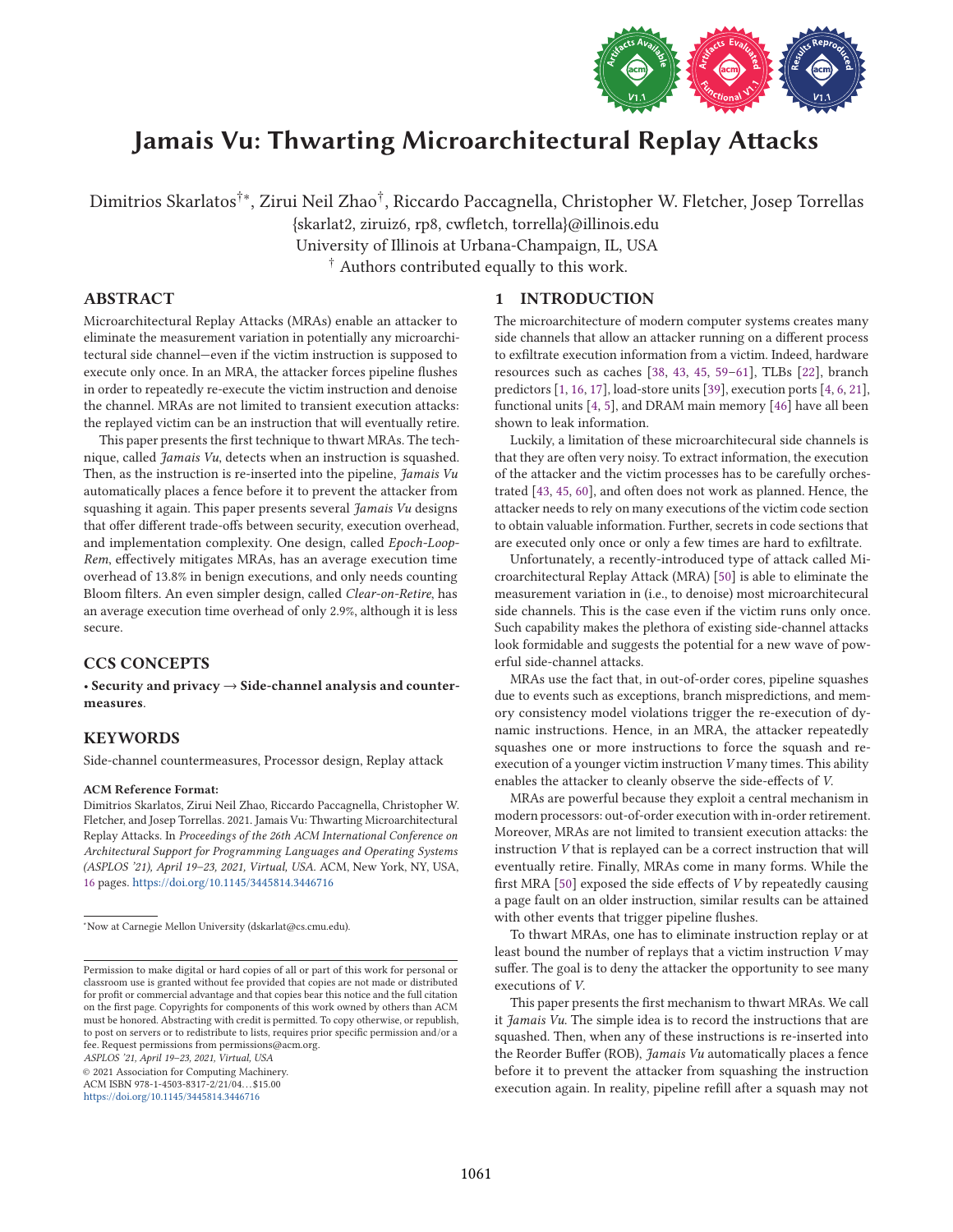bring in the same instructions that were squashed, or not in the same order. Consequently, Jamais Vu has to be carefully designed.

At a high level, there are two main design questions to answer: how to record the squashed instructions and for how long to keep the record of them. Jamais Vu presents several designs that give different answers to these questions, effectively providing different trade-offs between security, execution overhead, and implementation complexity.

Architectural simulations using SPEC17 applications show the effectiveness of the Jamais Vu designs. One design, called Epoch-Loop-Rem, effectively mitigates MRAs, has an average execution time overhead of 13.8% in benign executions, and only needs counting Bloom filters associated with the ROB. An even simpler design, called Clear-on-Retire, has an average execution time overhead of only 2.9%, although it is less secure.

The contributions of this paper are as follows:

• Jamais Vu, the first defense mechanism to thwart MRAs. It selectively fences instructions to prevent replays.

• Several designs of Jamais Vu that provide different tradeoffs between security, execution overhead, and complexity.

• An evaluation of these designs using simulations.

## 2 BACKGROUND

## 2.1 Microarchitectural Side-Channel Attacks

Microarchitectural side channels allow an attacker to exploit timing variations in accessing a shared resource to learn information about a victim process' execution. Side channel attacks have been demonstrated that rely on a variety of microarchitectural resources including CPU caches [14, 20, 24, 25, 33, 38, 43, 45, 59, 60, 62], TLBs [22], execution ports [4, 6, 21], functional units [2, 5, 56], cache banks [61], the branch predictor [1, 16, 17] and DRAM row buffers [46]. A common challenge for these attacks is the need to account for noise [19]. To solve this challenge, most existing attacks rely on multiple executions of the victim (e.g., [1, 24, 25, 38, 40, 43, 60–62]).

#### 2.2 Out-of-Order Execution

Dynamically-scheduled processors [51] execute data-independent instructions in parallel, out of program order, and thereby exploit instruction-level parallelism [28] to improve performance. Instructions enter the ROB in program order, execute possibly out of program order, and finally retire (i.e., are removed) from the ROB in program order [32]. After retirement, writes merge with the caches in an order allowed by the memory consistency model.

#### 2.3 Microarchitectural Replay Attacks

A Microarchitectural Replay Attack (MRA) [50] uses one or more instructions to repeatedly trigger pipeline flushes, therefore forcing the re-execution of a younger instruction I multiple times. This capability enables the attacker to observe any side-effects of I multiple times, eliminating the measurement noise.

Skarlatos et al. [50] introduced MRAs by using a malicious Operating System (OS) to repeatedly trigger page faults on a memory access instruction in an SGX environment. Specifically, the OS picks a memory access instruction called Replay Handle that occurs shortly before a security-sensitive instruction I. The OS sets up the attack by flushing the TLB entry that stores the virtual-to-physical

translation of the replay handle access, and clearing the Present bit of the corresponding page table entry. The OS allows the program to resume execution and execute the replay handle. A TLB miss occurs, followed by a page walk. The instructions following the replay handle, including I, execute in the shadow of the page walk, creating side effects: they leave some state in the cache subsystem or create contention for hardware structures in the core. This allows an attacker thread running in the system to perform a measurement of the secret data. At the end of the page walk, the hardware raises a page fault exception and squashes the instructions in the pipeline. The OS is then invoked to handle the page fault, but chooses to keep the Present bit cleared. The program then resumes and re-executes the replay handle, creating a TLB miss and page walk again. The instructions following the replay handle, including I, execute again until a pipeline flush occurs. This process is repeated as many times as desired until the attacker extracts the secret information.

MRAs are more general than the specific instantiation prototyped by Skarlatos et al. [50]. For example, there are multiple events that cause a pipeline flush, such as various exceptions, branch mispredictions, memory consistency model violations, and interrupts. Moreover, to trigger the repeated pipeline flushes, one does not need a privileged process. For example, Appendix A provides evidence, for the first time, that memory consistency model violations triggered by a non-privileged process can also create MRAs.

In this paper, we refer to the instruction that causes the pipeline flush as the *Squashing* (S) instruction; we refer to the younger instructions in the ROB that the Squashing one squashes as the Victims (V). The type of Victim instruction that the attacker wants to replay is one whose usage of and/or contention for a shared resource depends on a secret. We call such an instruction a transmitter. Loads are obvious transmitters, as they use the shared cache hierarchy. However, many instructions can be transmitters, including those that use functional units.

## 3 THWARTING MRAS

#### 3.1 Understanding the Types of MRAs

MRAs come in many forms. Table 1 shows three orthogonal characteristics that can help us understand these threats. The first one is the source of the squash. Recall that there are many sources, namely various exceptions (e.g., page faults [50]), branch mispredictions, memory consistency model violations as shown in Appendix A, and interrupts [53]. With some sources, a single Squashing instruction can trigger pipeline flushes repeatedly, while with others, a Squashing instruction can only flush the pipeline a very limited number of times. Examples of the former are attacker-controlled page faults and memory consistency model violations; examples of the latter are branch mispredictions. The former can create more leakage.

Moreover, some sources trigger the flush when the Squashing instruction is at the ROB head, while others can do it at any position in the ROB. The former include exceptions, while the latter include branch mispredictions and memory consistency violations. The former create more leakage because they typically squash and replay more Victims.

Figure 1(a) shows an example where repeated exceptions on one or more instructions *inst\_i* can squash and replay a transmitter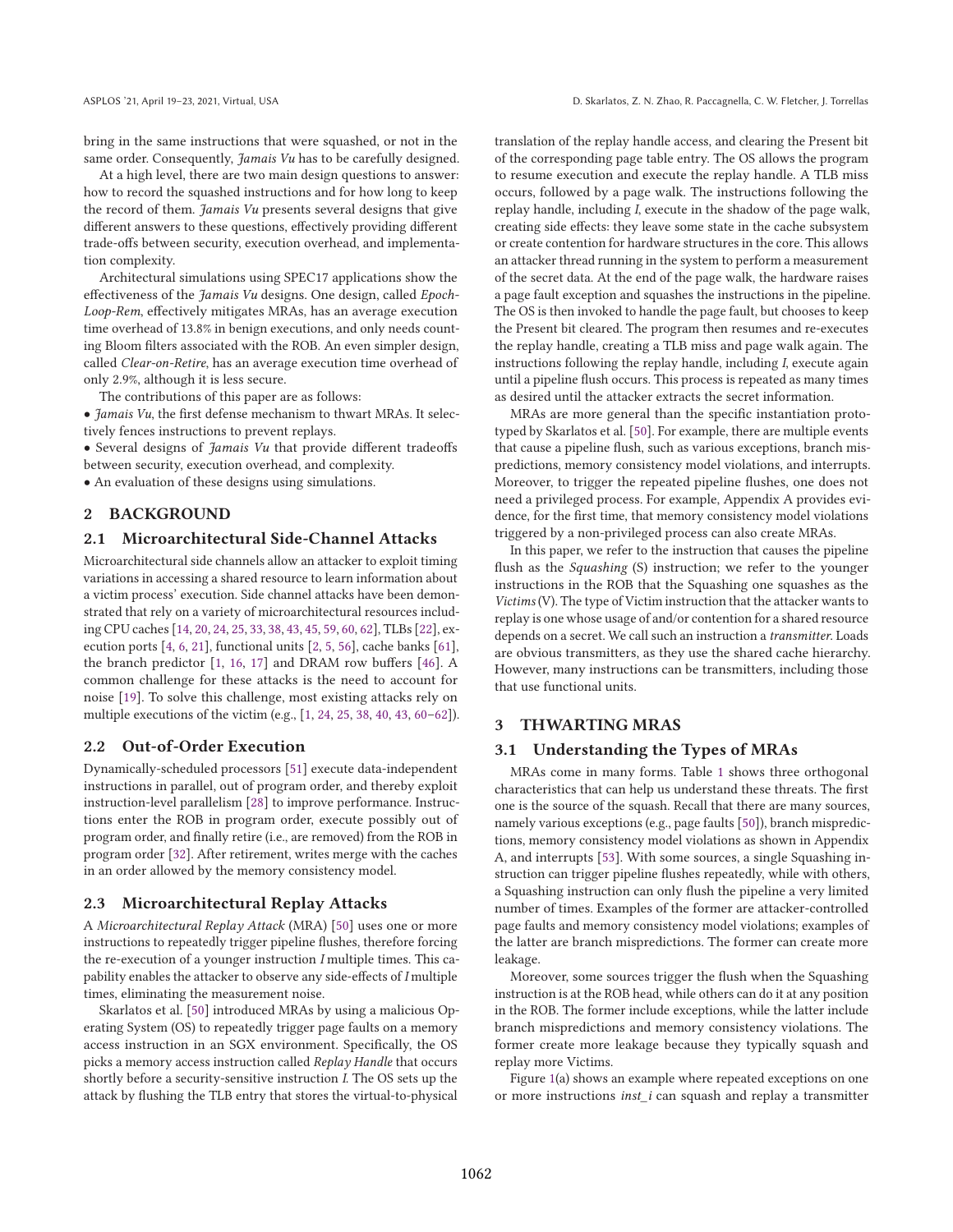Jamais Vu: Thwarting Microarchitectural Replay Attacks ASPLOS is a compared to the ASPLOS '21, April 19–23, 2021, Virtual, USA

```
1 inst 12 inst_2
    3 ...
    4 transmit(x)
     (a) Straight-
     line code<br>where the
     where
     attacker
     can cause
     exceptions.
                       1 if (cond_1) {...}2 else {...}
                       3 if (cond_2) {...}
                       4 else {...}
                       5 ...
                       6 transmit(x)(b) Sequence of branches
                      where the attacker can
                      cause mispredictions.
                                                  1 if (i == expr) // always false2 \times = secret;
                                                  3 else
                                                  4 \times = \emptyset;
                                                  5 transmit(x);
                                                   (c) Condition-dependent transmitter.
                                                                                        1 if (i == expr) // always falsetransmit(x);(d) Transient transmitter.
1 for i in 1..N
     if (i == expr) //always false
         x = secret:
     else
         x = 0;
     transmit(x);(e) Condition-dependent transmitter in
 a loop with an iteration-independent se-
                                            1 for i in 1..N
                                            2 if (i == expr) //always false
                                            3 transmit(x);
                                             (f) Transient transmitter in a loop with an
                                             iteration-independent secret.
                                                                                       1 for i in 1..N
                                                                                       2 if (i == expr) //always false
                                                                                       3 transmit(x[i]);
                                                                                         (g) Transient transmitter in a loop with an
                                                                                         iteration-dependent secret.
```
Figure 1: Code snippets where an attacker can use an MRA to denoise the address accessed by the *transmit* load.

Table 1: Characteristics of microarchitectural replay attacks.

cret.

| Characteristic          | <b>Why It Matters</b>                          |
|-------------------------|------------------------------------------------|
| Source of               | Determines: (i) the number of pipeline         |
| squash?                 | flushes and (ii) where in the ROB the          |
|                         | flush occurs                                   |
| Victim is transient?    | If yes, it can leak a wider variety of secrets |
| Victim is in a loop     | If yes, it is harder to defend:                |
| accessing the same      | (i) leaks from multiple iterations add up      |
| secret every iteration? | (ii) <i>multi-instance</i> squashes            |

many times. This is one of the examples used in [50]. Figure 1(b) shows an example where attacker-instigated mispredictions in multiple branches can result in the repeated squash and replay of a transmitter. Different branch structures and different orders of branch resolution result in different replay counts.

The second characteristic in Table 1 is whether the Victim is transient. Transient instructions are speculatively-executed dynamic instructions that will not commit. MRAs can target both transient and non-transient instructions. Transient Victims are more concerning: since the programmer and compiler do not expect their execution, they can leak a wider variety of secrets.

Figure 1(d) shows an example where an MRA can attack a transient instruction through branch misprediction. The transmitter should never execute, but the attacker trains the branch predictor so that it does. Figure 1(c) shows a related example. The transmitter should not execute using the secret, but the attacker trains the branch predictor so that it does.

The third characteristic in Table 1 is whether the Victim is in a loop accessing the same secret in every iteration. If it is, MRAs are more effective for two reasons. First, the attacker has more opportunities to force the re-execution of the transmitter and leak the secret. Second, since the loop is dynamically unrolled in the ROB during execution, the ROB may contain multiple instances of the transmitter, already leaking the secret multiple times. Only when a squash occurs will any MRA defense engage. We call a squash that squashes multiple transmitter instances leaking the same secret in an unrolled loop a *multi-instance* squash.

Figures 1(e) and (f) are like (c) and (d), but with the transmitter in a loop. In these cases, the attacker can create more leaks of the transmitter by training the branch predictor so these branches mispredict in every iteration. In the worst case, the branch in the first iteration resolves after  $K$  loop iterations are loaded into the ROB and have executed. By the time the multi-instance squash occurs,  $x$  has been leaked as many as  $K$  times. Only then is the MRA defense engaged.

Figure 1(g) is like (f) except that the transmitter leaks a different secret every iteration. In this case, it is easier to minimize the leakage.

## 3.2 Our Approach to Thwarting MRAs

To see how to thwart MRAs, consider Figure 2(a), where a Squashing instruction  $S$  causes the squash of all the younger instructions in the ROB (Victims  $V_0$  ...  $V_n$ ). The idea is to detect this event and record all the Victim instructions. Then, as the Victim instructions are re-inserted into the ROB, precede each of them with a fence. We want to prevent the re-execution of each  $V_i$  until  $V_i$  cannot be squashed anymore. In this way, the attacker cannot observe the side effects of  $V_i$  more than once. The point when  $V_i$  cannot be squashed anymore is (i) when  $V_i$  is at the head of the ROB, or (ii) when no older instruction than  $V_i$  in the ROB or any other event (e.g., a memory consistency violation) can squash  $V_i$ . This point has been called the Visibility Point (VP) of  $V_i$  [58].

For highest performance, the type of fence used should be one that only prevents the execution of the  $V_i$  instruction, where  $V_i$  can be any type of transmitter instruction. Further, when  $V_i$  reaches its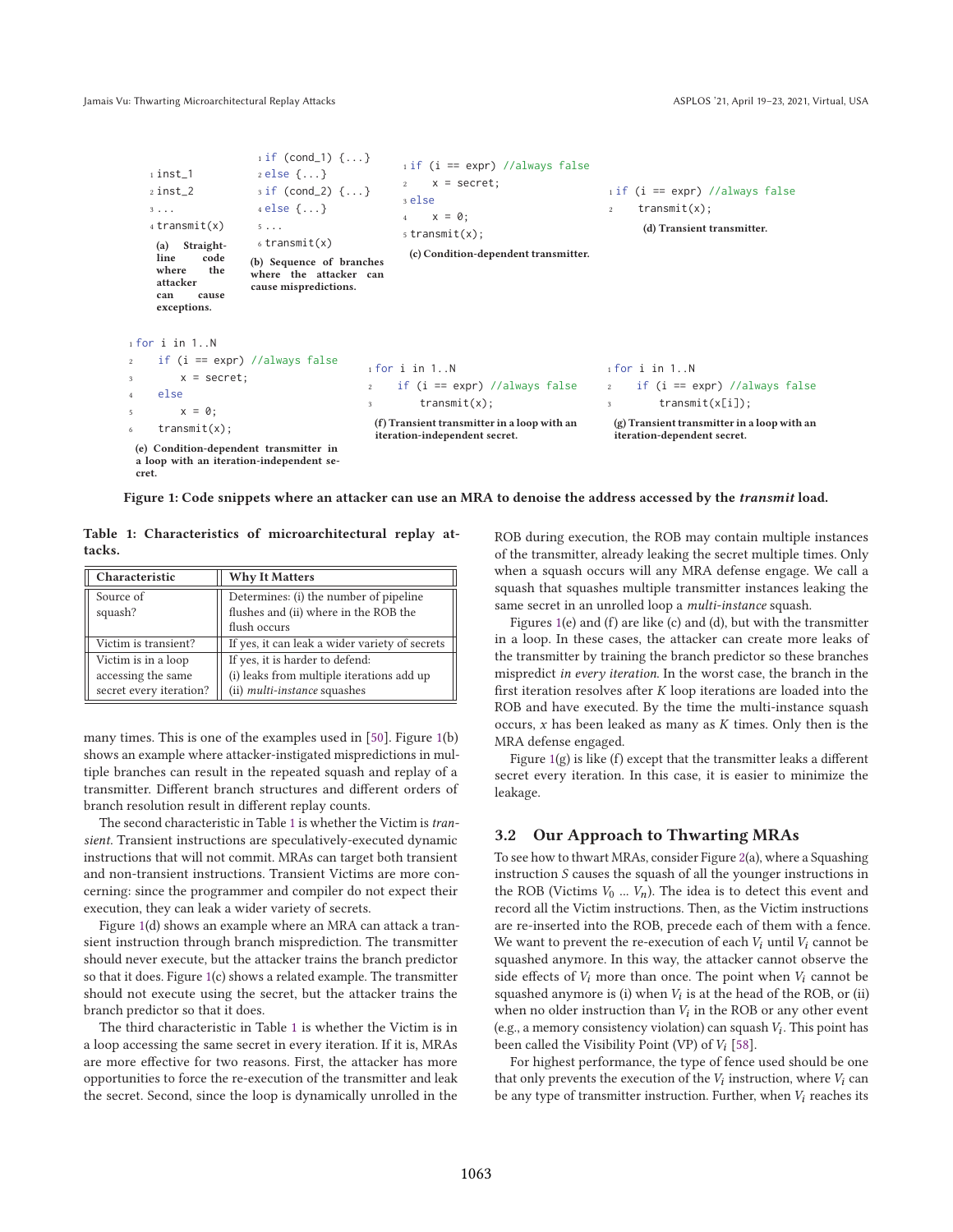

#### Figure 2: Reorder Buffer (ROB) and Squashed Buffer (SB).

VP, the fence should be automatically disabled by the hardware, so that  $V_i$  can execute.

In this approach, there are two main decisions to make: (i) on a squash, how to record the Victim instructions? and (ii) for how long to keep this information? As a straw-man, consider a squash triggered by an exception in inst\_1 of Figure 1(a). Before the squash, several dynamic instructions V younger than inst\_1 may have already partially executed speculatively. As the program re-starts after the squash, the processor will re-execute these same V instructions, in the exact same order. Hence, our defense can be as follows. When the squash occurs, we record the V dynamic instructions in a list, in program order; then, as each  $V_i$  in  $V$  is about to re-execute, we precede it with a fence. When  $V_i$  reaches its VP, we remove  $V_i$ from the list. Once the list becomes empty, we can resume normal, fence-free execution.

In reality, most squashes are more complicated, especially when we have branches (Figure 1(b)) or execute transient instructions (Figure 1(d)). In these cases, program re-start may not result in the re-execution of all the recorded Victims, or perhaps not in the same order as the first time. Moreover, when we have loops such as in Figure 1(e), the list of Victims of a squash may include multiple dynamic instances of the same static instruction—each from a different loop iteration—possibly leaking the same secret. Consequently, we will need more elaborate designs.

Finally, no amount of fencing can prevent the repeated reexecution of the Squashing instruction when such instruction is squashed during its execution. An example is the replay handle in Skarlatos et al. [50], which is forced to suffer repeated page faults. Hence, we suggest handling an attack on these Squashing instructions themselves differently. Specifically, the hardware should not allow a dynamic instruction to trigger more than a very small number of repeated pipeline flushes before raising an attack alarm.

#### 4 THREAT MODEL

We consider supervisor- and user-level attackers. In both cases, we assume the attacker can monitor a microarchitectural side channel (e.g., those in Section 2.1). This is easily realized when the attacker has supervisor-level privileges, as in the original MRA paper for the SGX setting [50]. It is also possible, subject to OS scheduler assumptions, when the attacker runs unprivileged code [25]. In addition, we assume that the attacker can trigger squashes in the victim program to perform MRAs. Which squashes are possible depends on the attacker. In the supervisor-level setting, the attacker can trigger squashes due to exceptions such as page faults, or due to branch mispredictions by priming the branch predictor state. In the user-level setting, the attacker has more limited capabilities. For example, it may be able to trigger branch mispredictions by priming the branch predictor state [35] but cannot cause exceptions.

## 5 PROPOSED DEFENSE SCHEMES

#### 5.1 Outline of the Schemes

A highly secure defense against MRAs would keep a fine-grain record of all the dynamic instructions that were squashed. When one of these instructions would later attempt to re-execute, the hardware would fence it and, when it reached the VP, remove it from the record. In reality, such a scheme is not practical due to the potentially large storage requirements and the difficulty of identifying the same dynamic instruction. Hence, Jamais Vu proposes three classes of schemes that discard this state early. The schemes differ on when and how they discard the state.

A scheme called Clear-on-Retire discards any Victim information as soon as the program makes forward progress—i.e., when the Squashing instruction reaches its VP (and hence will retire). A scheme called Epoch discards the state when the current "execution locality" or epoch terminates, and execution moves to another one. Finally, a scheme called Counter keeps the state forever, but it compresses it so that all dynamic instances of the same static instruction keep their state merged. Each of these policies to discard or compress state creates a different attack surface.

#### 5.2 Clear-on-Retire Scheme

The rationale for the simple Clear-on-Retire scheme is that an MRA leaks information by stalling a program's forward progress and repeatedly re-executing the same set of instructions. Hence, when an MRA defense manages to force forward progress, it is appropriate to discard the record of Victim instructions. Therefore, Clear-on-Retire clears the Victim state when the Squashing instruction reaches its VP.

Clear-on-Retire stores information about the Victim instructions in a buffer associated with the ROB called the Squashed Buffer (SB). Figure 2(b) shows a conceptual view of the SB. It is composed of a PC Buffer and an identifier register (ID). The PC Buffer contains the set of program counters (PCs) of the Victim instructions. Since a squash may discard multiple iterations of a loop in the ROB, the SB may contain the same PC multiple times. The ID register contains information that identifies the Squashing instruction—i.e., the one that caused the squash. Such information includes the PC of the instruction and its position in the ROB.

Multiple instructions in the ROB may cause squashes, in any order. For example, in Figure 1(b), the branch in Line 3 may cause a squash first, and then the branch in Line 1 may cause a squash. At every squash, the Victims' PCs are added to the PC Buffer. However, ID is only updated if the Squashing instruction is older than the one currently in ID. This is because the older instruction will retire first and hence its retirement is needed to make forward progress.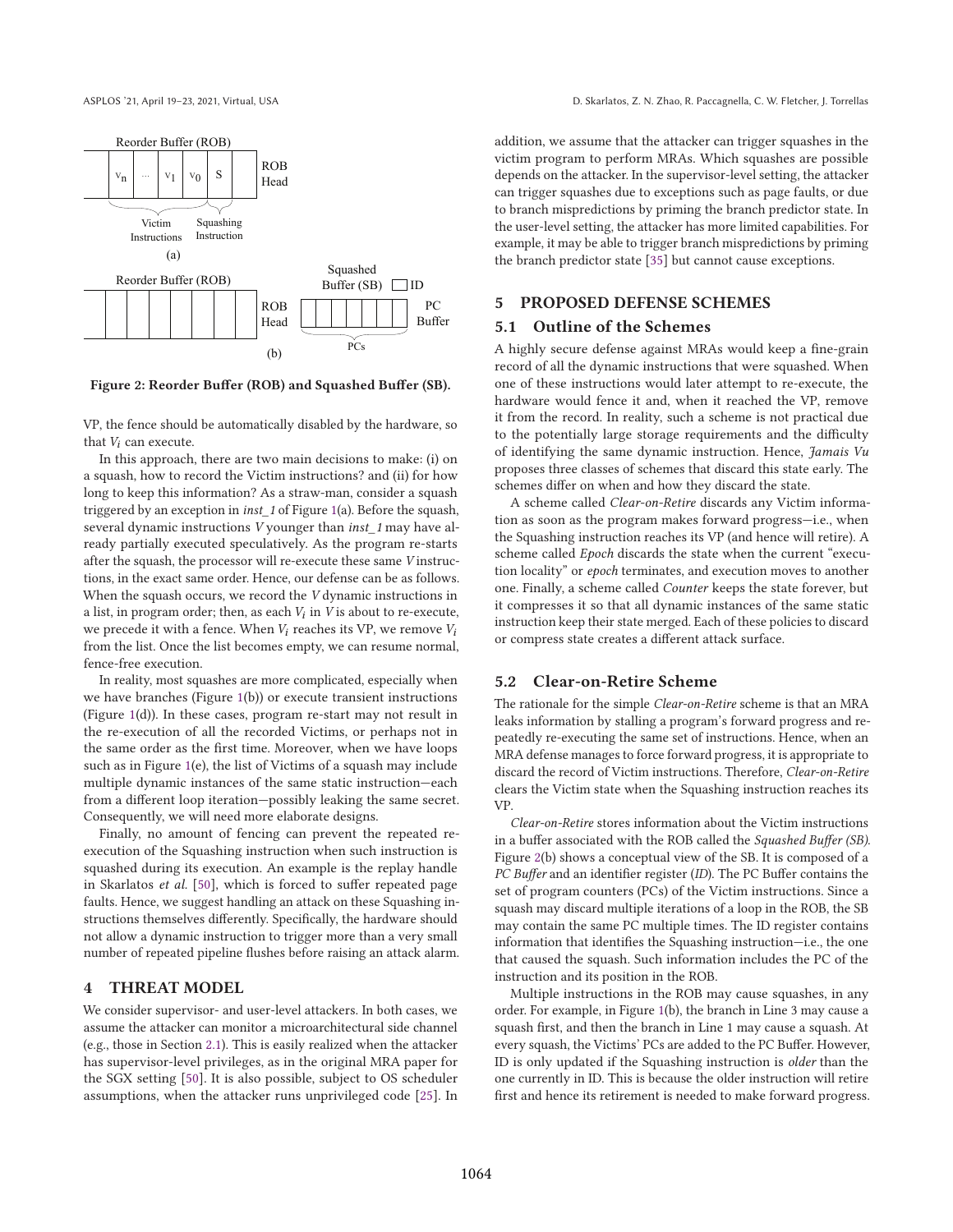| Scheme   | <b>Removal Policy</b>             | Rationale                                | Pros/Cons                             |
|----------|-----------------------------------|------------------------------------------|---------------------------------------|
| Clear-on | When the Squashing instruction    | The program makes forward progress when  | + Simple scheme                       |
| -Retire  | reaches its visibility point (VP) | the Squashing instruction reaches its VP | + Most inexpensive hardware           |
|          |                                   |                                          | - Some unfavorable security scenarios |
| Epoch    | When an epoch completes           | An epoch captures an execution locality  | + Inexpensive hardware                |
|          |                                   |                                          | + High security if epoch chosen well  |
|          |                                   |                                          | - Need compiler support               |
| Counter  | No removal, but                   | Keeping the difference between squashes  | + Conceptually simple                 |
|          | information is compacted          | and retirements low minimizes leakage    | - Intrusive hardware                  |
|          |                                   | beyond natural program leakage           | - May require OS changes              |
|          |                                   |                                          | - Some pathological patterns          |

Table 2: Proposed defense schemes against microarchitectural replay attacks.

The Clear-on-Retire algorithm works as follows. On a squash, the PCs of the Victims are added to the PC Buffer, and ID is updated if necessary. When trying to insert an instruction  $I$  in the ROB, if  $I$  is in the PC Buffer, a fence is placed before *I*. When the instruction in ID reaches its VP, since the program is making forward progress, the SB is cleared and all the fences introduced by Clear-on-Retire are nullified.

To understand why ID needs to store both the Squashing instruction's PC and its ROB index, note that there are two types of Squashing instructions. One type, such as mispredicted branches, remain in the ROB after they trigger a squash; the other type, such as instructions suffering an exception or loads suffering a memory consistency violation, are removed from the ROB after they trigger a squash. For the first type, Clear-on-Retire does not use the PC field in ID; it only uses the ROB index in ID to determine the relative age of any two Squashing instructions. For the second type, since the instruction is removed from the ROB, the ROB index in ID is meaningless. Hence, Clear-on-Retire uses the PC in ID to identify the Squashing instruction when it is re-inserted into the ROB. At that point, Clear-on-Retire saves into ID the instruction's new ROB index.

The first row of Table 2 describes Clear-on-Retire. The scheme is simple and has the most inexpensive hardware. The SB can be implemented as a simple Bloom filter (Section 6.1).

One shortcoming of Clear-on-Retire is that it has some unfavorable security scenarios. Specifically, the attacker could choose to make slow forward progress toward the transmitter  $I$ , forcing every single instruction encountered to be a Squashing one.

In practice, this scenario may be hard to set up since, for maximum effectiveness, the squashes have to occur in strict order, from older to younger predecessor of *I*. Indeed, if a Squashing instruction  $S_1$  squashes  $I$ , and  $I$  is then re-inserted into the ROB with a fence, a second Squashing instruction  $S_2$  older than  $S_1$  will not squash  $I'$ s execution again. The reason is that  $I$  is fenced and has not yet executed.

#### 5.3 Epoch Scheme

The rationale for the *Epoch* scheme is that an MRA attacks an "execution locality" of a program, which has a certain combination of Victim instructions. Once program execution moves to another locality, the re-execution (and squash) of some of the original Victims is not seen as dangerous. Hence, it is appropriate to discard

the record of Victim instructions from a locality when moving to another locality. We refer to an execution locality as an Epoch. Possible epochs are a loop iteration, a whole loop, or a subroutine.

Like Clear-on-Retire, Epoch uses an SB to store information about the Victim instructions. However, the design is a bit different. First, Epoch requires the hardware to find start-of-epoch markers as it inserts instructions into the ROB. We envision that such markers are added by the compiler. Second, the SB needs one {ID, PC-Buffer} pair for each in-progress epoch. The ID now stores a small-sized, monotonically-increasing epoch identifier; the PC Buffer stores the PCs of the Victims squashed in that particular epoch.

The Epoch algorithm works as follows. As instructions are inserted into the ROB, the hardware records every start-of-epoch marker. On a squash, the Victim PCs are stored in different PC Buffers depending on the epoch they belong to. The IDs of the PC Buffers are set to the corresponding epoch IDs. Note that a given PC may be in multiple PC Buffers and even multiple times in the same PC Buffer. Then, when trying to insert an instruction  $I$  in the ROB, if  $I$  is in the PC Buffer of the current epoch,  $I$  is fenced. Finally, when the first instruction of an epoch reaches its VP, the hardware clears the {ID, PC-Buffer} of any older epoch.

When a program re-starts after a squash, the first instruction re-enters the ROB with the same epoch ID as that of the oldest squashed instruction. For example, suppose that instruction I of epoch i suffers a page fault while younger instructions from epochs  $i+1$  and  $i+2$  are also in the ROB. The hardware flushes I and all subsequent instructions. After the page fault is repaired, I re-enters the pipeline as belonging to epoch  $i$ , not epoch  $i+3$ . Effectively, Epoch resets the epoch ID to the point of the squash.

Epoch protects the scenario where, after the squash, the reexecution exercises the same set of epochs that were executed speculatively before the squash and left Victim instructions in the PC Buffers—although, perhaps, the re-execution executes different instructions than before in such epochs. However, Epoch does not target the case when, after the squash, the re-execution exercises a different set of epochs: e.g., when, because of a branch misprediction, a subroutine is now called that was not called before, or a loop that was initially executed is now not executed anymore. In these cases, we consider that the re-execution has moved to different localities and, therefore, Epoch does not need to match the new instructions with the older Victims.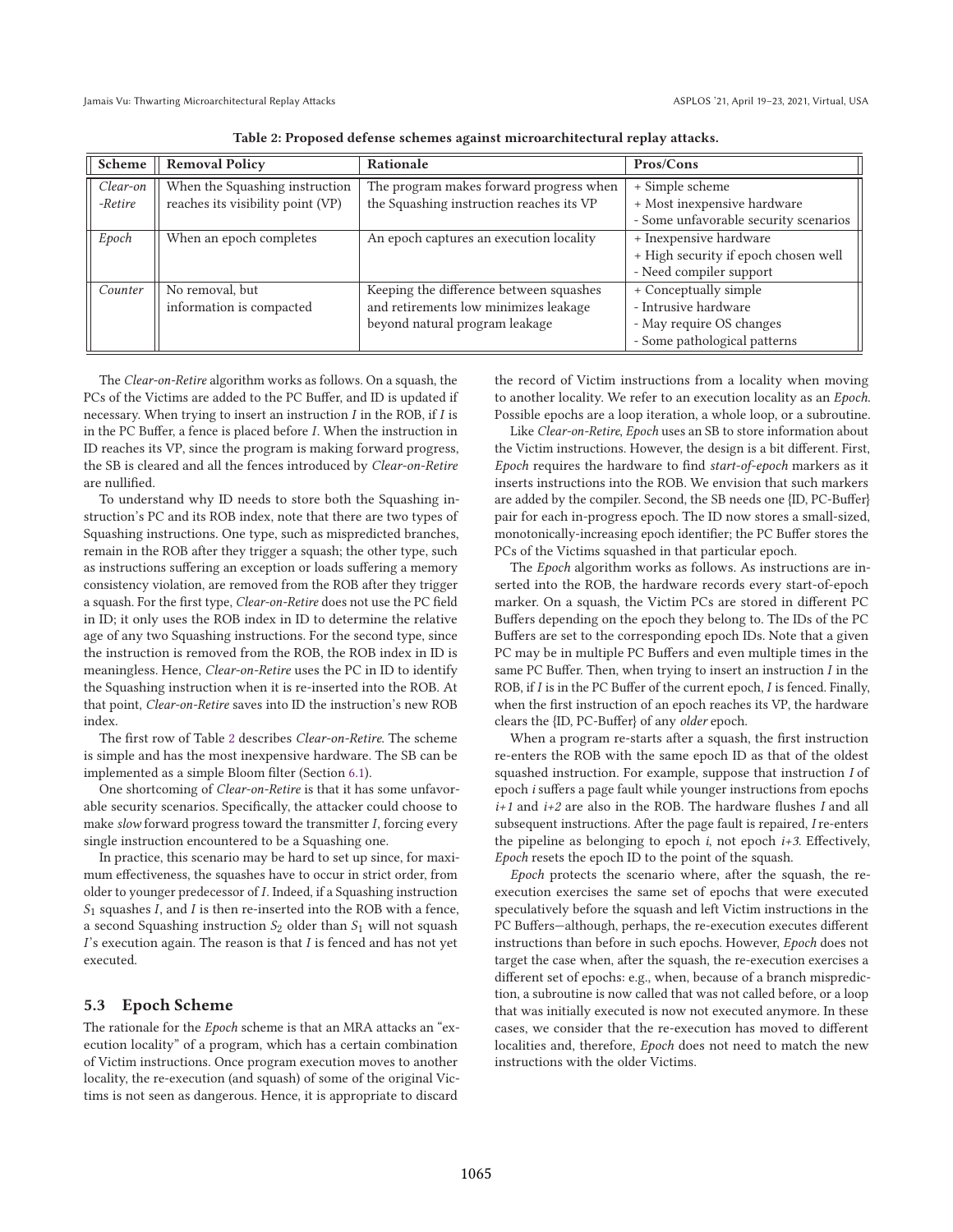The second row of Table 2 describes Epoch. The scheme is also simple and has inexpensive hardware. It can also implement the PC Buffers as Bloom filters. Epoch has high security if epochs are chosen appropriately, as the Victim information remains for the whole duration of the epoch. A drawback of Epoch is that it needs compiler support.

An epoch can be long, in which case its PC Buffer may contain too many PCs to operate efficiently. Hence, our preferred implementation of this scheme is a variation of Epoch called Epoch-Rem that admits PC removal. Specifically, when a Victim from an epoch reaches its VP, the hardware removes its PC from the corresponding PC Buffer. This support reduces the pressure on the PC Buffer. This functionality is supported by implementing the PC Buffers as counting Bloom filters (Section 6.2).

# 5.4 Counter Scheme

The Counter scheme never discards information about Victim squashes. However, to be implementable, the scheme merges the squash information from all the dynamic instances of the same static instruction into a single variable. Specifically, Counter records, for any given static instruction, the difference between the number of times it has been squashed and the number of times it has retired. Counter's goal is to keep such difference small. The rationale is that, if both counts are similar, an MRA is unlikely to exfiltrate much more information than what the program naturally leaks.

While Counter can be implemented like the two previous schemes, a more intuitive implementation associates Victim information with each static instruction. A simple design adds a Squashed bit to each static instruction  $I$ . When  $I$  gets squashed, its Squashed bit is set. From then on, an attempt to insert  $I$  in the ROB causes a fence to be placed before *I*. When *I* reaches its VP, the bit is reset. After that, a future invocation of  $I$  is allowed to execute with no fence.

In reality, multiple dynamic instances of the same static instruction may be in the ROB at the same time and get squashed together. Hence, we use a Squashed Counter per static instruction rather than a bit. The algorithm works as follows. Every time that dynamic instances of the instruction get squashed, the counter increases by the number of squashed instances; every time that an instance reaches its VP, the counter is decremented by one. The counter does not go below zero. Finally, when an instruction is inserted in the ROB, if its counter is not zero, the hardware fences it. This is the Counter scheme that we propose.

To reduce the number of stalls, a variation of this scheme allows a Victim to execute without a fence as long as its counter is lower than a threshold.

The third row of Table 2 describes Counter. The scheme is conceptually simple. However, it requires somewhat intrusive hardware. One possible design requires counters that are stored in memory and get cached on demand into a special cache next to the L1 (Section 6.3). This counter cache or the memory needs to be updated every time a counter changes. In addition, the OS needs changes to allocate and manage pages of counters for the instructions.

Counter has some pathological patterns. Specifically, an attacker may be able to repeatedly squash an instruction by interleaving the squashes with retirements of the same static instruction. In this case, one access leaks a secret before being squashed, while the other access is benign, retires, and decreases the counter. This pattern is shown in Figure 1(e). In every iteration, the branch predictor incorrectly predicts the condition to be true,  $x$  is set to secret, and the transmitter leaks  $x$ . The execution is immediately squashed, the else code executes, and the transmitter retires. This process is repeated in every iteration, causing the counter to toggle between one and zero.

#### 5.5 Analysis of the Security of the Schemes

To assess the relative security of the schemes, we compare their worst-case leakage for each of the code snippets in Figure 1. While the snippets in Figure 1 only show some of the possible patterns, they cover a broad spectrum of cases. Indeed, they show examples of transmitters in straight-line code and in loops; replays due to exceptions (Figure 1(a)) and branch mispredictions; transmitters executed transiently (e.g., Figure 1(d)) and non-transiently; and transmitters with iteration-independent and iteration-dependent secrets.

A summary of the analysis is shown in Table 3. We measure leakage as the number of executions of the transmitter for a given secret. We report Transient Leakage (TL) when the transmitter is a transient instruction and Non-Transient Leakage (NTL) when it is not. For the Epoch scheme, we show the leakage for one design that uses iterations as epochs (Iter) and for one that uses loops as epochs (Loop). For each of these two designs, we consider an implementation without removal of Victim PCs from the PC Buffers when they reach their VP ( $NR$ ) and with removal of them  $(R)$ .

Table 3: Worst-case leakage count in the proposed defense schemes for some of the examples in Figure 1. For a loop,  $N$  is the number of iterations and, as the loop dynamically unrolls in the ROB,  $K$  is the number of iterations that fit in the ROB.

| Case    | Non-             | <b>Transient Leakage (TL)</b> |             |       |      |   |      |
|---------|------------------|-------------------------------|-------------|-------|------|---|------|
|         | <b>Transient</b> | Clear-on                      |             | Epoch |      |   | Cntr |
|         | Leakage          | -Retire                       | <b>Iter</b> |       | Loop |   |      |
|         | (NTL)            |                               | NR          | R     | NR   | R |      |
| (a)     |                  | $ROB-1$                       |             |       |      |   |      |
| (b)     |                  | $BR_{ROB}$ -1                 |             |       |      |   |      |
| (c),(d) |                  |                               |             |       |      |   |      |
| (e)     |                  | $K^*N$                        | N           | N     | К    | N | N    |
| (f)     |                  | $K^*N$                        | N           | N     | К    | К | К    |
| (g)     |                  | К                             |             |       |      |   |      |

In Figure 1(a), since the transmitter should commit, the NTL is one. The TL is found as follows. In Clear-on-Retire, the attacker could make each instruction older than the transmitter a Squashing one. In the very worst case, the squashes occur in program order, and the timing is such that the transmitter is squashed as many times as the ROB size minus one. Hence TL is ROB size minus 1. While this is a large number, it is smaller than the leakage in the original MicroScope attack [50], where TL is infinite because one instruction can cause any number of squashes. In all Epoch designs, the transmitter is squashed only once. Hence, TL is 1. Counter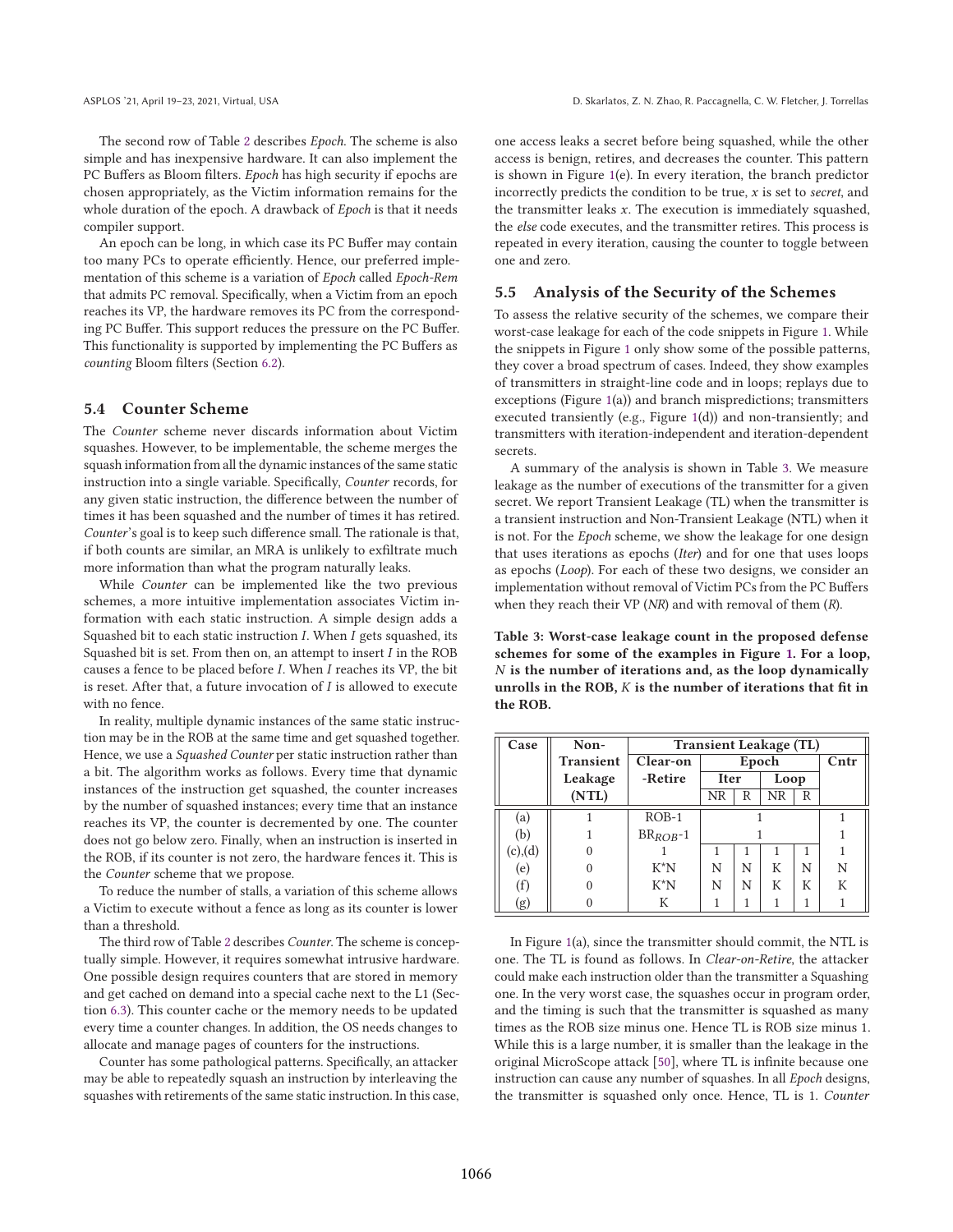Jamais Vu: Thwarting Microarchitectural Replay Attacks ASPLOS is a compared to the ASPLOS '21, April 19–23, 2021, Virtual, USA

sets the transmitter's counter to 1 on the first squash; no other speculative re-execution is allowed. Hence, TL is 1.

Figure 1(b) is conceptually like (a). The NTL in all schemes is 1. The TL of Counter and Epoch is 1. In Clear-on-Retire, in the worstcase where all the branches are mispredicted and resolve in program order, the TL is equal to the number of branches that fit in the ROB minus one slot (for the transmitter).

Figures 1(c) and (d) are very simple examples. NTL is 0 (since in Figure  $1(c)$  x is never set to the secret in a non-speculative execution) and TL is 1 for all schemes.

In Figure 1(e), NTL is zero. However, the attacker may cause the branch to be mispredicted in every iteration. To assess the worst-case TL in *Clear-on-Retire*, assume that, as the *N*-iteration loop dynamically unrolls in the ROB,  $K$  iterations fit in the ROB. In this case, the worst-case is that each iteration (beyond the first  $K - 1$  ones) is squashed K times. Hence, TL in Clear-on-Retire is  $K * N$ . In Epoch with iteration, since each epoch allows one squash, the TL is  $N$  (with and without PC removal). In Epoch with loop without removal, in the worst case, the initial  $K$  iterations are in the ROB when the squash occurs, and we have a multi-instance squash (Section 3.1). Hence, the TL is  $K$ . In Epoch with loop with removal, since every retirement of the transmitter removes the transmitter PC from the SB, TL is N. Finally, in *Counter*, since every iteration triggers a squash and then a retirement, TL is  $N$ .

Figure 1(f) is like Figure 1(e), except that the transmit instruction never retires for any value of x. As a consequence, Epoch with loop with removal does not remove it from the SB, and Counter does not decrease the counter. Hence, their  $TL$  is  $K$ .

Finally, Figure  $1(g)$  is like  $1(f)$  except that each iteration accesses a different secret. The NTL is zero. The TL for Clear-on-Retire is K because of the dynamic unrolling of iterations in the ROB. For the other schemes, TL is 1 in the worst case.

Overall, for the examples shown in Table 3, Epoch at the right granularity (i.e., loop level) without removal has the lowest leakage. With removal, the scheme is similar to Counter, and better than Epoch with iteration. Clear-on-Retire has the highest worse-case leakage. Further analysis with more code patterns is part of our future work, and will provide more insights.

Appendix B analyzes the implications of the leakage bounds in Table 3 on the security of a system.

## 6 MICROARCHITECTURAL DESIGN

#### 6.1 Implementing Clear-on-Retire

The PC Buffer in the SB needs to support three operations. First, on a squash, the PCs of all the Victims are inserted in the PC Buffer. Second, before an instruction is inserted in the ROB, the PC Buffer is queried to see if it contains the instruction's PC. Third, when the instruction in the ID reaches its VP, the PC Buffer is cleared.

These operations are easily supported with a hardware Bloom filter [8]. Figure 3 shows the filter's structure. It is an array of  $M$ entries, each with a single bit. To insert an item in the filter (BF), the instruction's PC is hashed with  $n$  hash functions  $(H_i)$  and  $n$  bits get set:  $BF[H_1], BF[H_2], ... BF[H_n]$ . The filter can be implemented as an  $n$ -port direct-mapped cache of  $M$  1-bit entries.

A Bloom filter can have false positives but no false negatives. A false positive occurs when a PC is not in the PC Buffer but it



Figure 3: SB with a PC Buffer organized as a Bloom filter.

is deemed to be there due to a conflict. This situation is safe, as it means that Clear-on-Retire will end up putting a fence before an instruction that does not need it.

In practice, if we size the filter appropriately, we do not see many false positives when running benign programs. Specifically, as we will see in Section 9.3, for a 192-entry ROB, a filter with 1232 bits and 7 hash functions has less than 0.5% false positives.

#### 6.2 Implementing Epoch

The SB for Epoch is like the one for Clear-on-Retire with two differences. First, there are multiple {ID, PC-Buffer} pairs—one for each in-progress epoch. Second, in Epoch-Rem, which supports the removal of individual PCs from a PC Buffer, each PC Buffer is a counting Bloom filter [18].

Figure 4 shows the SB with multiple counting Bloom filters. The latter are like plain filters except that each entry has k bits. To insert an item in a filter, the  $n$  entries selected by the hashes are incremented by one—i.e.,  $BF[H_1]+$ ,  $BF[H_2]+$ , ...  $BF[H_n]+$ . To remove the item, the same entries are decremented by one. An  $n$ -port direct-mapped cache of  $M$  k-bit entries is used.



Figure 4: SB with multiple PC Buffers organized as counting Bloom filters.

A counting Bloom filter can suffer false positives which, in our case, are harmless. In addition, it can also suffer false negatives. A false negative occurs when a Victim should be in the PC Buffer but it is deemed not to. In Jamais Vu, they are caused in two ways. The first one is when a non-Victim instruction  $NV$  to be inserted in the ROB is incorrectly believed to be in the filter because it conflicts with existing entries in the filter. Later, when NV reaches its VP, it causes the removal of state from Victim instructions from the filter. After that, when Victims are checked for membership, they are not found, triggering a false negative.

The second case is when the filter does not have enough bits per entry and, as a new Victim is inserted, an entry saturates. In this case, information is lost. Later, Victim state that should be in the filter will not be found in the filter.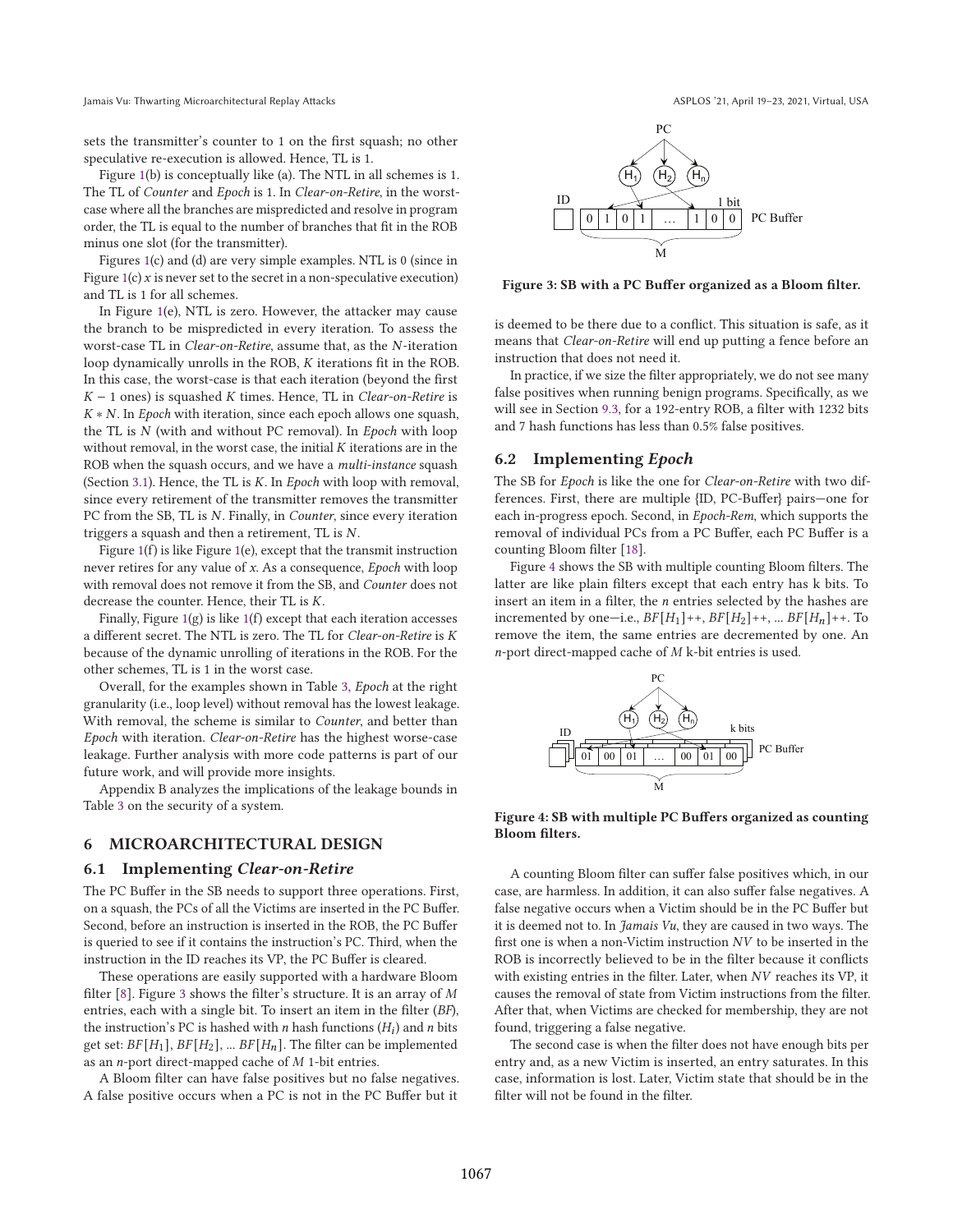False negatives reduce security because no fence is inserted where there should be one. However, by appropriately sizing the Bloom filter relative to the ROB size, we can reduce the upper bound of false negatives [26]. In practice, as we will see in Section 9.3, because each counting Bloom filter only contains Victims from one epoch, we find that only 0.02% and 0.006% of the accesses are false negatives in Epoch with loops and iterations, respectively.

Note that an attacker cannot explicitly cause hashed addresses to bunch-up into a few Bloom-filter entries and saturate them. The reason is that the attacker does not control how the Victim instructions following a squash scatter into the Bloom filter.

6.2.1 Handling Epoch Overflow. The SB has a limited number of {ID, PC-Buffer} pairs. Therefore, it is possible that, on a squash, the Victim instructions belong to more epochs than PC Buffers exist in the SB. For this reason, Epoch augments the SB with one extra ID not associated with any PC Buffer called *OverflowID*. To understand how it works, recall that epoch IDs are monotonically increasing. Hence, we may find that Victims from a set of high-numbered epochs have no PC Buffer to go. In this case, we store the ID of the highest-numbered epoch of any Victim in OverflowID. From now on, when a new instruction is inserted in the ROB, if it belongs to an epoch whose ID: (i) owns no PC Buffer and (ii) is no higher than the one in OverflowID, we place a fence before the instruction. The reason is that, since we have lost information about Victims in that epoch, we do not know whether the instruction is a Victim. When the epoch whose ID is in *OverflowID* is fully retired, *OverflowID* is cleared.

As an example, consider Figure 5(a), which shows a ROB full of instructions. The figure groups the instructions according to their epoch and labels the group with the epoch ID. Assume that all of these instructions are squashed and that the SB only has four {ID, PC-Buffer} pairs. Figure 5(b) shows the resulting assignment of epochs to {ID, PC-Buffer} pairs. Epochs 14 and 15 overflow and, therefore, OverflowID is set to 15. Any future insertion in the ROB of an instruction from epochs 14 and 15 will be preceded by a fence. Eventually, some {ID, PC-Buffer} pairs will free-up and may be used by newer epochs such as Epoch 16. However, all instructions from Epochs 14 and 15 will always be fenced.



Figure 5: Handling epoch overflow.

## 6.3 Implementing Counter

To implement Counter, Jamais Vu stores the counters for all the instructions in data pages, and the core has a small Counter Cache (CC) that keeps the recently-used counters close to the pipeline for

easy access. Since the most frequently-executed instructions are in loops, a small CC typically captures the majority of the counters needed.

We propose a simple design where, for each page of code, there is an associated data page at a fixed Virtual Address (VA) Offset that holds the counters of the instructions in the page of code. Further, the VA offset between each instruction and its counter is fixed, to ease access. In effect, this design increases the memory consumed by a program by the size of its instruction page working set.

Figure 6(a) shows a page of code and its page of counters at a fixed VA offset. When the former is brought into physical memory, the latter is also brought in. The figure shows a memory line with several instructions and the associated line with their counters. We envision each counter to be 4 bits.



Figure 6: Allocating and caching instruction counters.

Figure 6(b) shows the action taken when an instruction is about to be inserted in the ROB. The VA of the instruction is sent to the CC, which is a small, set-associative cache that contains the most recently-used lines of counters. Due to good instruction locality, the CC hits most of the time. On a hit, the corresponding counter is sent to the pipeline to be examined.

If, instead, the CC misses, a CounterPending signal is sent to the pipeline. To avoid adding new side channels, no other action is taken until the corresponding instruction reaches its Visibility Point (VP). At that point, the Offset will be added to the instruction's VA to obtain the VA of the counter, and this address will be sent to the TLB to obtain the Physical Address (PA) of the counter. After that, a request will be sent to the cache hierarchy to obtain the line of counters, store it in the CC, and pass the counter to the pipeline.

The operations in the pipeline are as follows. If the counter is not zero or a CounterPending signal is received, two actions are taken. First, a fence is inserted in the ROB before the instruction. Second, when the instruction reaches its VP, the counter is decremented and stored back in the CC or, if a CounterPending signal was received, the request mentioned above is sent to the cache hierarchy to obtain the counter. When the counter is returned, if it is not zero, the counter is decremented. The counter is stored in the CC.

In our design, we want the CC to add no side channels. Hence, on a CC hit, the CC's LRU bits are not updated until the instruction reaches its VP. Further, on a CC miss, we delay the request to the cache hierarchy for the counter until the instruction reaches its VP.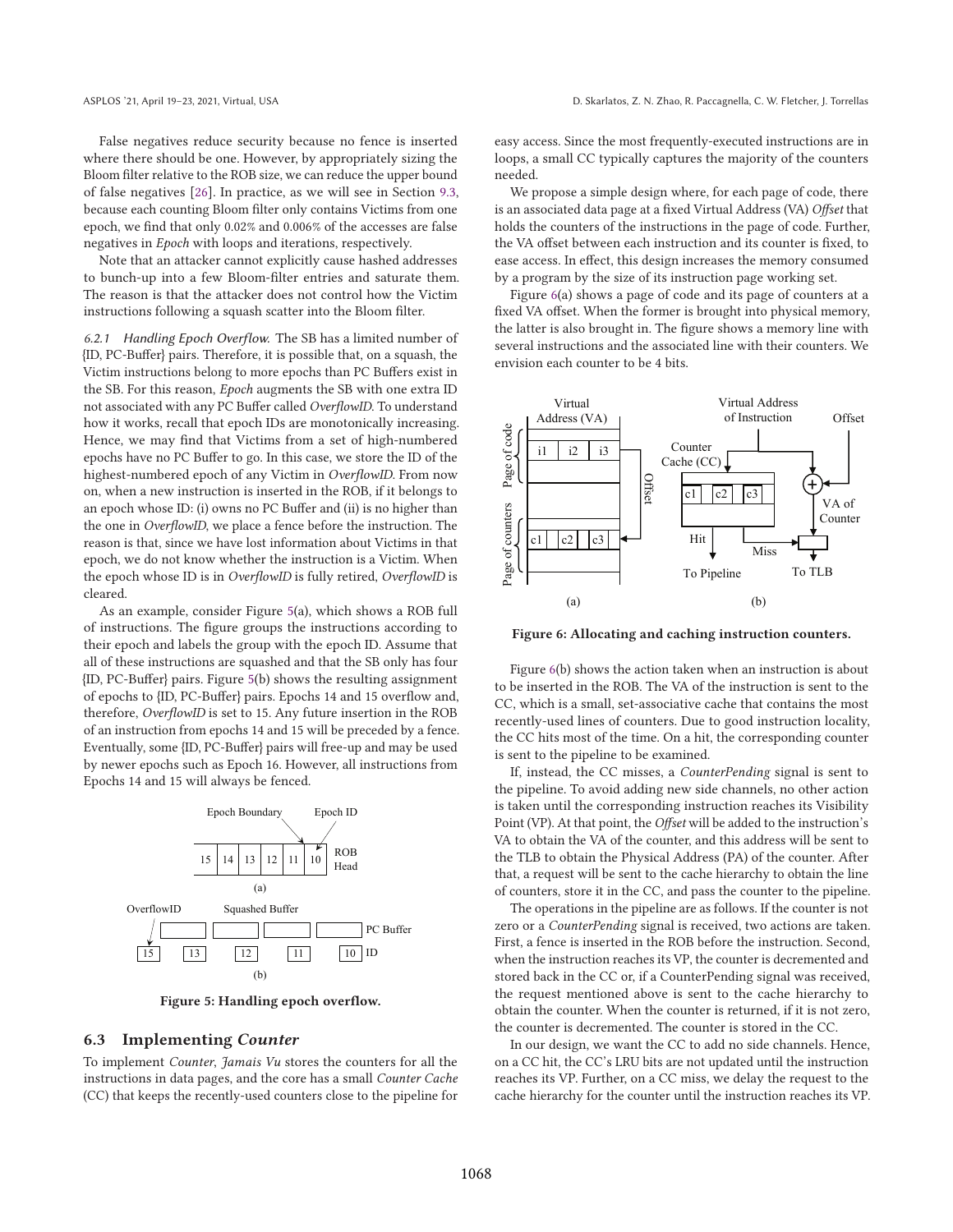Jamais Vu: Thwarting Microarchitectural Replay Attacks ASPLOS (21, April 19–23, 2021, Virtual, USA

#### 6.4 Handling Context Switches

To operate correctly, Jamais Vu performs the following actions at context switches. In Clear-on-Retire and Epoch, the SB state is saved to and restored from memory as part of the context. This enables the defense to remember the state when execution resumes. In Counter, the CC is flushed to memory to leave no traces behind that could potentially lead to a side-channel exploitable by the newly scheduled process. The new process loads the CC on demand. These operations can be done safely by the trusted environment.

## 7 COMPILER PASS

Epoch includes a program analysis pass that places "start-of-epoch" markers in the program. The pass accepts as input a program in source code or binary. Source code is preferred, since it contains more information and allows a better analysis.

We consider two designs: one that uses loops as epochs and one that uses loop iterations as epochs. In the former, an epoch includes the instructions between the beginning and the end of a loop, or between the end of a loop and the beginning of the next loop; in the latter, an epoch includes the instructions between the beginning and the end of an iteration, or between the end of the last iteration in a loop and the beginning of the first iteration in the next loop. In both Epoch designs, procedure calls and returns are also epoch boundaries.

The analysis is intra-procedural and uses conventional control flow compiler techniques [3]. It searches for back edges in the control flow of each function, and from there identifies the natural loops. Once back edges and loops are identified, the Epoch compiler inserts the epoch boundary markers.

To mark an x86 program, our analysis pass places a previouslyignored instruction prefix [29] in front of every first instruction of an epoch. The processor ignores this prefix, and our simulator recognizes that a new epoch starts. This approach changes the executable, but because current processors ignore this prefix, the new executable runs on any x86 machine. The size of the executable increases by only 1 byte for every static epoch. For epoch boundaries formed by procedure calls and returns, the compiler does not need to mark anything. The simulator recognizes the x86 procedure call and return instructions and starts a new epoch.

## 8 EXPERIMENTAL SETUP

Architectures Modeled. We model the architecture shown in Table 4 using cycle-level simulations with gem5 [7]. The baseline architecture is called Unsafe, because it has no protection against MRAs. The defense schemes are: (i) Clear-on-Retire (CoR), (ii) Epoch with iteration (Еросн-Ітек), (iii) Epoch-Rem with iteration (Еросн-ITER-REM), (iv) Epoch with loop (EPOCH-LOOP), (v) Epoch-Rem with loop (Еросн-Loop-REM), and (vi) Counter (COUNTER).

From Table 4, we can compute the sizes of the Jamais Vu hardware structures. Clear-on-Retire uses 1 non-counting Bloom filter. The size is 1232 bits. Epoch uses 12 Bloom filters. For Epoch-Rem, since the counting Bloom filters use 4 bits per entry, the total size is 12 times 4,928 bits, or slightly above 7KB. A Bloom filter has 14 read and 7 write ports. The Counter Cache (CC) in Counter contains 128 entries, each with the counters of one I-cache line. Since the shortest x86 instruction is 1 byte and a counter is 4 bits, each line

Table 4: Parameters of the simulated architecture.

| Parameter               | Value                                                                                                                                            |
|-------------------------|--------------------------------------------------------------------------------------------------------------------------------------------------|
| Architecture            | 2.0 GHz out-of-order x86 core                                                                                                                    |
| Core                    | 8-issue, no SMT, 62 load queue entries, 32 store<br>queue entries, 192 ROB entries, L-TAGE branch<br>predictor, 4096 BTB entries, 16 RAS entries |
| L1-I Cache              | 32 KB, 64 B line, 4-way, 2 cycle Round Trip (RT)<br>latency, 1 port, 1 hardware prefetcher                                                       |
| L <sub>1</sub> -D Cache | 64 KB, 64 B line, 8-way, 2 cycle RT latency, 3 Rd/Wr<br>ports, 1 hardware prefetcher                                                             |
| L <sub>2</sub> Cache    | 2 MB, 64 B line, 16-way, 8 cycles RT latency                                                                                                     |
| DRAM                    | 50 ns RT latency after L2                                                                                                                        |
| Counter Cache           | 32 sets, 4-way, 2 cycle RT latency, 4b/counter                                                                                                   |
| <b>Bloom Filter</b>     | 1232 entries, 7 hash functions. Non-counting:<br>1b/entry. Counting: 4b/entry                                                                    |
| {ID, PC-Buffer}         | 12 pairs in Epoch; 1 pair in Clear-on-Retire                                                                                                     |

in the CC is shifted 4 bits every byte, compacting the line into 32B. Hence, the CC size is 4KB.

Application and Analysis Pass. We run SPEC17 [9] with the reference input size. Because of simulation issues with gem5, we exclude 2 applications out of 23 from SPEC17. For each application, we use SimPoint [27] methodology to generate up to 10 representative intervals that accurately characterize the end-to-end performance. Each interval consists of 50 million instructions. We run gem5 on each interval with syscall emulation with 1M warm-up instructions.

Our program analysis pass is implemented on top of Radare2 [47], a state-of-the-art open-source binary analysis tool. We extend Radare2 to perform epoch analysis on x86 binaries.

# 9 EVALUATION

#### 9.1 Thwarting Proof-of-Concept (PoC) MRA

To demonstrate Jamais Vu's ability to thwart MRAs, we implement a PoC MRA on gem5 similar to the port contention attack in [50]. After testing a secret, the victim thread performs a division operation. The attacker picks 10 Squashing instructions that precede the test and the division. The code is similar to Figure 1(a). In Unsafe, the attacker causes 5 squashes on each of the 10 Squashing instructions, for a total of 50 replays of the division operation. With Clear-on-Retire, the number of replays decreases to 10, since each Squashing instruction can only cause a single replay. With Epoch, there is a single replay because all the code belongs to a single epoch. With Counter, there is a single replay because the division only commits once.

#### 9.2 Execution Time

Jamais Vu proposes several schemes that offer different performance, security, and implementation complexity trade-offs. Figure 7 shows the normalized execution time of SPEC17 applications on all schemes but Epoch without removals, which we consider later. Time is normalized to UNSAFE.

Among all the schemes, CoR has the lowest execution time overhead. It incurs only a geometric mean overhead of 2.9% over Unsafe. It is also the simplest but least secure design (Table 3). Epoch-Iter-Rem has the next lowest average execution overhead, namely 11.0%. This design is also very simple and is more secure,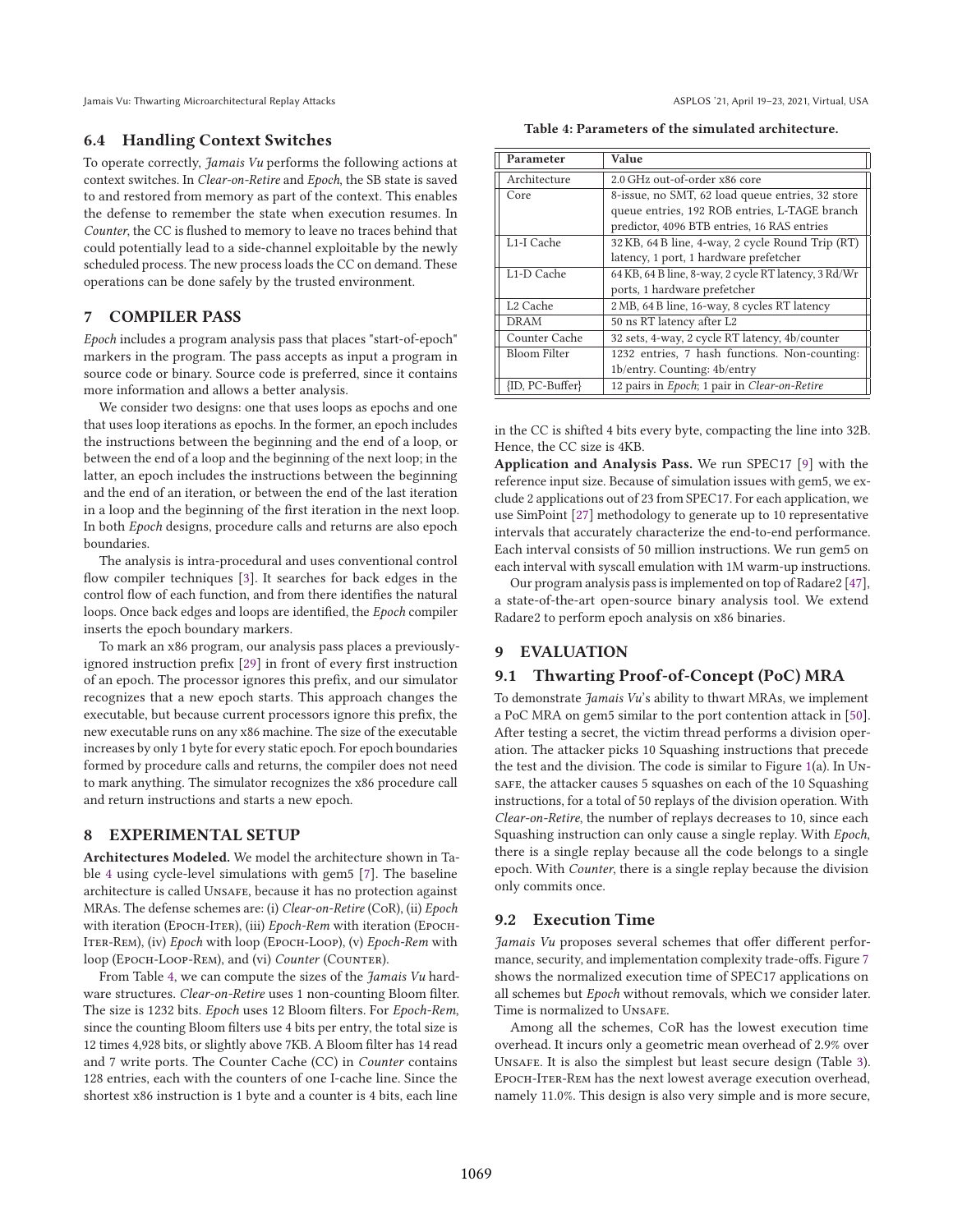

Figure 7: Execution time for all the schemes except Epoch without removals. Time is normalized to UNSAFE.

especially as we will see that false negatives are very rare. The next design, Epoch-Loop-Rem, has higher average execution time overhead, namely 13.8%. However, it has simple hardware and is one of the two most secure designs (Table 3)—again, given that, as we will see, false negatives are very rare. Finally, Counter has the highest average execution overhead, namely 23.1%. It is one of the two most secure schemes, but the implementation proposed is not as simple as the other schemes. From all these schemes, Epoch-Loop-Rem and perhaps CoR appear to be the most appealing.

The schemes not shown in the figure, namely EPOCH-ITER and Epoch-Loop are not competitive. They have an average execution overhead of 22.6% and 63.8%, respectively. These are substantial increases over the schemes with removals, with modest gains in simplicity and security.

#### 9.3 Sensitivity Study

Each Jamais Vu scheme has several architectural parameters that set its hardware requirements and efficiency. Recall that CoR uses a Bloom filter, while Epoch-Iter-Rem and Epoch-Loop-Rem use counting Bloom filters. To better understand the different Bloom filters, we first perform a sensitivity study of their parameters. Then, we evaluate several Counter Cache organizations for COUNTER.

Number of Bloom Filter Entries. Figure 8 shows the geometric mean of the normalized execution time and the false positive rates (FP) on SPEC17, when varying the size of the Bloom filter. We consider several sizes, which we measure in number of entries. Recall that each entry is 1 bit for CoR and 4 bits for the other schemes. We pick each of these number of entries by first selecting a projected element count (i.e., the number of items that we expect to be inserted in the Bloom filter, as shown in parenthesis in the figure) and running an optimization pass [44] for a target false positive probability of 0.01. From the figure, we see that a Bloom filter of 1232 entries strikes a good balance between execution and area overhead, with a false positive rate of less than 0.5% for all the schemes.

Number of {ID, PC-Buffer} Pairs. Another design decision for Epoch-Iter-Rem and Epoch-Loop-Rem is how many {ID, PC-Buffer} pairs to have. If they are too few, overflow will be common. Figure 9 shows the average normalized execution time and the overflow rates on SPEC17, when varying the number of {ID, PC-Buffer} pairs. The



Figure 8: Average normalized execution time and false positive rate (FP) when varying the number of entries per Bloom filter. The numbers in parenthesis are the maximum number of items to be inserted in the Bloom filter to attain a target false positive probability of 0.01.

overflow rate is the fraction of insertions into PC Buffers that overflow. From the figure, we see that, as the number of {ID, PC-Buffer} pairs decreases, the execution time and overflow rates increase. Supporting 12 {ID, PC-Buffer} pairs is a good design point.



Figure 9: Average normalized execution time and overflow rate when varying the number of {ID, PC-Buffer} pairs.

Number of Bits Per Counting Bloom Filter Entry. The counting Bloom filters in Epoch-Iter-Rem and Epoch-Loop-Rem use a few bits per entry to keep the count. Figure 10 shows the average normalized execution time and the false negative rates (FN) on SPEC17, when varying the number of bits per entry. We see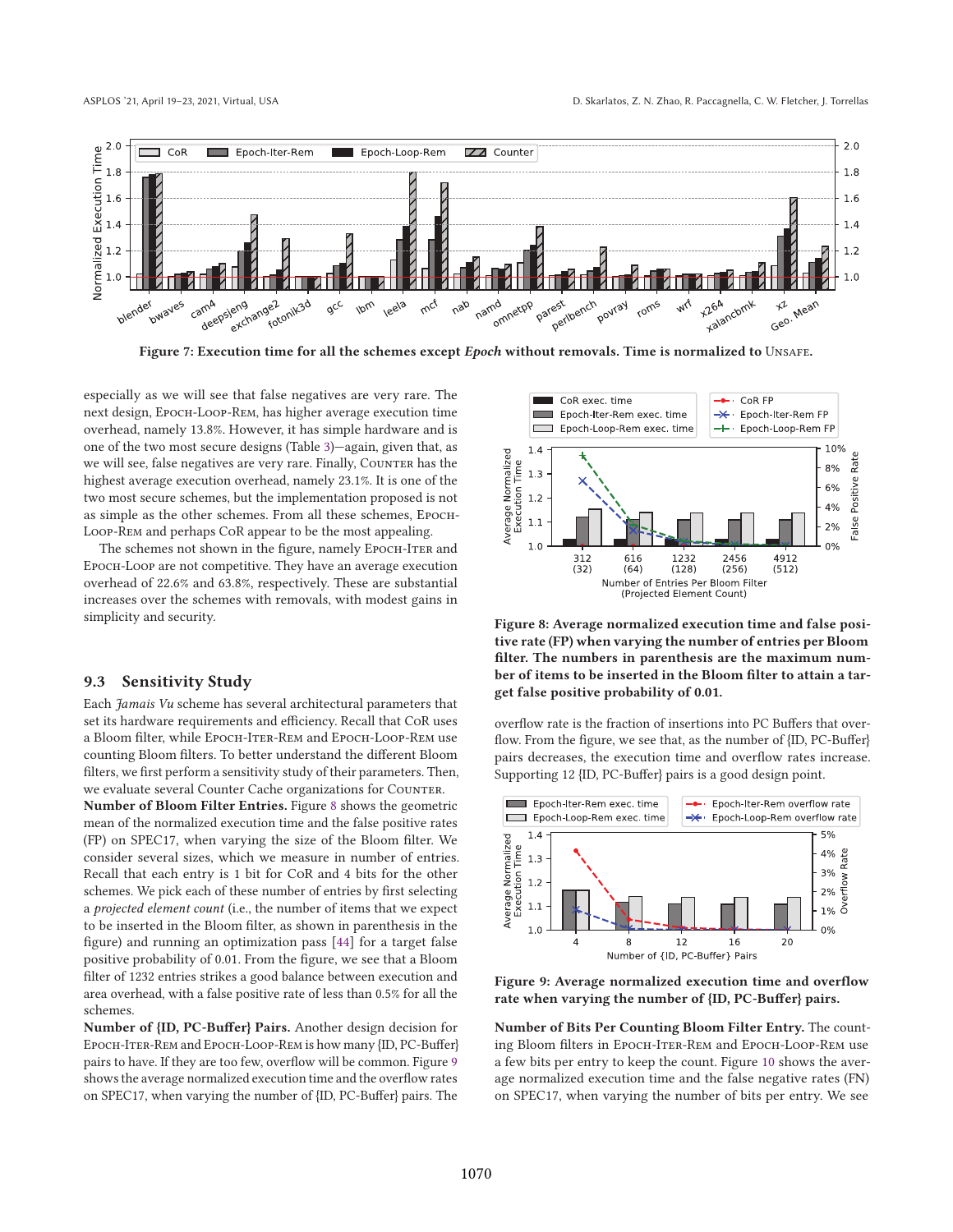from the figure that the number of bits per entry has little impact on the performance. However, as the number of bits per entry decreases beyond four, the false negative rate increases rapidly. For four bits per entry, the false negative rate is an acceptable 0.02% for Epoch-Loop-Rem and 0.006% for Epoch-Iter-Rem.



## Figure 10: Average normalized execution time and false negative rate (FN) when varying the number of bits per counting Bloom filter entry.

False negatives can be caused either by conflicts in the filter or by not having enough bits in an entry. In the latter case, when the counter in the entry saturates, it cannot record further squashes and information is lost. To estimate the relative impact of these two sources of false negatives, we took our default Bloom filter of 1232 entries and four bits per entry, and artificially eliminated conflicts. We did this by recording the inserted items in an ideal hash table that has no conflicts. We found that the resulting false negative rates are 0.004% and 0.002% for Epoch-Loop-Rem and Epoch-Iter-Rem, respectively. These numbers are comparable to the false negative rates obtained by taking the default Bloom filter and simply adding one extra bit per entry.

Counter Cache (CC) Geometry. Figure 11 shows the CC hit rate as we vary the ways and sets of the CC. We see that the CC hit rate increases with the number of entries, but that changing the associativity of the CC from 4 to full does not help. Overall, our default configuration of 32 sets and 4 ways performs well. It attains an average hit rate of 93.7%, while a larger cache or a fully-associative one improves the hit rate only a little. A smaller cache hurts the hit rate substantially.



Figure 11: CC hit rate when varying the cache geometry.

## 10 RELATED WORK

There are some works related to mitigating MRAs.

Preventing Pipeline Squashes. The literature includes several solutions that can mitigate specific instances of MRAs. For example, page fault protection schemes [11, 41, 42, 49] can be used to mitigate MRAs that rely on page faults to cause pipeline squashes. The goal of these countermeasures is to block controlled-channel attacks [55, 57] by terminating victim execution when an OS-induced page fault is detected. The most recent of these defenses, Autarky [42], achieves this through a hardware/software co-design that delegates paging decisions to the enclave. However, attacks that rely on events other than page faults to trigger pipeline squashes (Section 3.1) would still overcome these point-mitigation strategies. In contrast, Jamais Vu is the first comprehensive defense that addresses the root cause of MRAs, namely that instructions can be forced to execute more than once.

Preventing Side Channel Leakage. Another strategy to mitigate MRAs is to prevent speculative instructions from leaking data through side channels. For example, several works have proposed to mitigate side channels by isolating or partitioning microarchitectural resources [10, 12, 13, 23, 34, 37, 41, 52, 63], thus preventing the attacker from accessing them during the victim process' execution. These defenses prevent adversaries from leaking data through specific side channels, which ultimately makes MRAs's ability to denoise these channels less useful. In practice, however, no holistic solution exists that can block all side channels. Further, new adversarial applications of MRAs may be discovered that go beyond denoising side-channel attacks.

## 11 CONCLUSION

This paper presented *Jamais Vu*, the first technique to thwart MRAs. Jamais Vu detects when an instruction is squashed and, as it is reinserted into the pipeline, places a fence before it. The three main Jamais Vu designs are Clear-on-Retire, Epoch, and Counter, which offer different trade-offs between security, execution overhead, and implementation complexity. One design, called Epoch-Loop-Rem, effectively mitigates MRAs, has an average execution time overhead of 13.8% in benign executions, and only needs counting Bloom filters. An even simpler design, called Clear-on-Retire, has an average execution time overhead of only 2.9%, although it is less secure.

# ACKNOWLEDGMENTS

This work was partially funded by NSF grants CNS 1763658 and 1942888, Semiconductor Research Corporation (SRC) contract no. 2020-HW-2995, and a Google Faculty Research Award.

# A A MEMORY CONSISTENCY MODEL VIOLATION MRA

## A.1 Description of the Attack

In Section 3.1, we have argued that MRAs can rely on various sources to trigger pipeline squashes repeatedly. The paper that introduced MRAs [50] used OS-induced page faults to cause replays. In this appendix, we show for the first time that memory consistency model violations can also create MRAs. In these MRAs, a load issued speculatively to a location  $x$  is squashed because either the cache receives an invalidation for the line where  $x$  resides, or the line where  $x$  resides is evicted from the cache [15, 48]. A user-level attacker can force either event.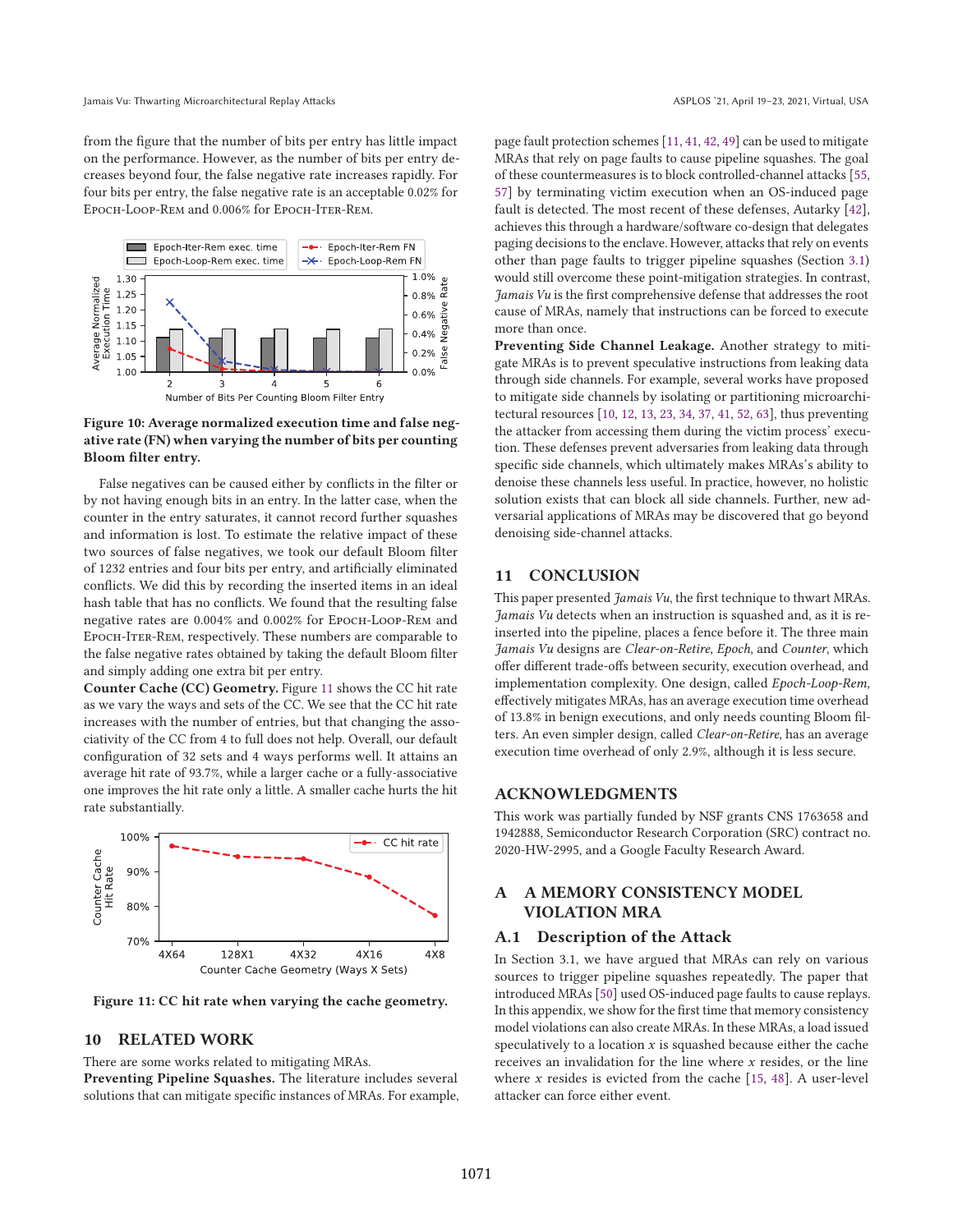Our proof-of-concept (PoC) experiment consists of a victim and an attacker running on two sibling CPU threads and sharing a cache line A. In reality, the PoC variant using cache evictions could be carried out without victim and attacker sharing memory and, instead, using other eviction techniques [54].

The PoC is shown in Figure 12. The victim first brings shared cache line  $A$  into the L1 cache and evicts private cache line  $B$  from the cache. The victim then reads line  $B$  and misses in the entire cache hierarchy. While  $B$  is being loaded from memory, the victim speculatively loads shared cache line A, followed by other speculative instructions. The attacker's goal is to evict  $A$  or to write to A after it has been speculatively loaded by the victim into the cache but before load  $B$  completes. If this is accomplished, the load(A) instruction will be squashed, together with the subsequent instructions due to a violation of the memory model.

|                | $1$ for $i$ in $1$ N                        |                                                   |  |  |  |  |
|----------------|---------------------------------------------|---------------------------------------------------|--|--|--|--|
| $\overline{2}$ | LFENCE                                      |                                                   |  |  |  |  |
| 3              |                                             | $LOAD(A)$ // Bring A to the cache                 |  |  |  |  |
| $\overline{4}$ |                                             | CLFLUSH(B) // Evict B from the cache              |  |  |  |  |
| 5              | LFENCE                                      |                                                   |  |  |  |  |
| 6              | LOAD(B)                                     | // LOAD(B) misses in the cache                    |  |  |  |  |
| $\tau$         |                                             | $LOAD(A)$ // $LOAD(A)$ hits in the cache and then |  |  |  |  |
| 8              |                                             | // is evicted/invalidated by attacker             |  |  |  |  |
| 9              | ADD                                         | // 40 unrelated add instructions                  |  |  |  |  |
| (a) Victim.    |                                             |                                                   |  |  |  |  |
| $_1$ while(1)  |                                             |                                                   |  |  |  |  |
| $\overline{c}$ | CLFLUSH(A) or STORE(A) //Evict/Invalidate A |                                                   |  |  |  |  |
| 3              |                                             | REPT 100 // Do nothing for a small interval       |  |  |  |  |

```
NOP // by executing 100 nops
```

```
5 .ENDR
```
(b) Attacker.

Figure 12: Pseudocode of our proof-of-concept victim and attacker causing pipeline squashes due to memory consistency model violations.

## A.2 Experimental Evaluation

We run our experiment on a 4.00 GHz quad-core Intel i7-6700K CPU. We configure the victim to run in a loop and set up the attacker to evict or invalidate the shared cache line A periodically. If, during a victim loop iteration, the attacker's eviction or invalidation occurs after the victim has speculatively loaded  $A$  but before instruction  $load(B)$  has retired, the victim will incur a pipeline squash.

To detect if the victim incurs any pipeline squashes, we read the number of machine clears (Intel's terminology for pipeline squashes), micro-ops issued, and micro-ops retired from the hardware performance counters [30] (using Intel VTune [31] to monitor only the victim's function of interest).

We compare these numbers under three scenarios: (1) there is no attacker; (2) the attacker evicts line  $A$ ; (3) the attacker writes to line A. Table 5 reports the results of our experiment, with a victim configured with 10 million loop iterations. When there is no attacker, we measure zero pipeline squashes in the victim and all the issued micro-ops retire successfully. When the attacker evicts line A, more than 3 million pipeline squashes occur in the victim, and 30% of the issued micro-ops never retire. Finally, when the attacker writes to  $A$ , more than 5 million pipeline squashes occur in the victim and 53% of the issued micro-ops never retire.

These results confirm that memory consistency violations can be used as a source of pipeline squashes and replays.

|  |  |                                         | Table 5: Results of experiment. The numbers are collected |  |
|--|--|-----------------------------------------|-----------------------------------------------------------|--|
|  |  | over 10 million victim loop iterations. |                                                           |  |

|                          | Number of<br>squashes | Percentage of micro-ops<br>issued that did not retire |
|--------------------------|-----------------------|-------------------------------------------------------|
| No attacker              |                       | $0\%$                                                 |
| Attacker<br>evicting A   | 3,221,778             | 30%                                                   |
| Attacker<br>writing to A | 5,677,938             | 53%                                                   |

# B SECURITY ANALYSIS

This appendix analyzes the implications of the leakage bounds in Table 3 on the security of a system. We consider the MRA prototyped by MicroScope [50], where a victim program performs two multiplications or two divisions based on a test on a secret value. The attacker forces the victim to continuously replay the operations, while a monitor thread keeps performing division operations, and recording what fraction of the divisions take longer than a certain threshold latency. The authors found that, if the victim is performing divisions, the monitor sees 64 divisions with over-the-threshold latency in 10000 samples; if the victim is performing multiplications, the monitor sees 4 divisions with over-the-threshold latency in 10000 samples.

Based on this prototype, we model an MRA environment as follows. The attacker observes  $X$  operations with over-the-threshold latency in  $N$  samples.  $X$  follows a binomial distribution. When the secret is 0, the probability of observing an over-the-threshold operation is  $P_0$ , thus  $X \sim Bin(N, P_0)$ . When the secret is 1, the probability is  $P_1$ , thus  $X \sim Bin(N, P_1)$ . Based on the MicroScope prototype, we use  $P_0 = 4/10000$  and  $P_1 = 64/10000$ .

During an attack, the attacker can have two hypotheses:

- (1)  $H_0$ : the secret is 0, i.e.,  $X \sim Bin(N, P_0)$ .
- (2)  $H_1$ : the secret is 1, i.e.,  $X \sim Bin(N, P_1)$ .

To test which one of  $H_0$  and  $H_1$  to accept, the attacker runs the Uniformly Most Powerful (UMP) test [36] with a single cut-off C. If the attacker measures  $X/N < C$ , she accepts  $H_0$  and predicts that the secret is 0; if the attacker measures  $X/N > C$ , she accepts  $H_1$ and predicts that the secret is 1. There are four possible outcomes:  $\bullet$  True secret s is 0:

- (1) The attacker correctly predicts 0 with a probability  $P(correct | s = 0).$
- (2) The attacker incorrectly predicts 1 with a probability  $P(incorrect|s = 0).$
- True secret *s* is 1: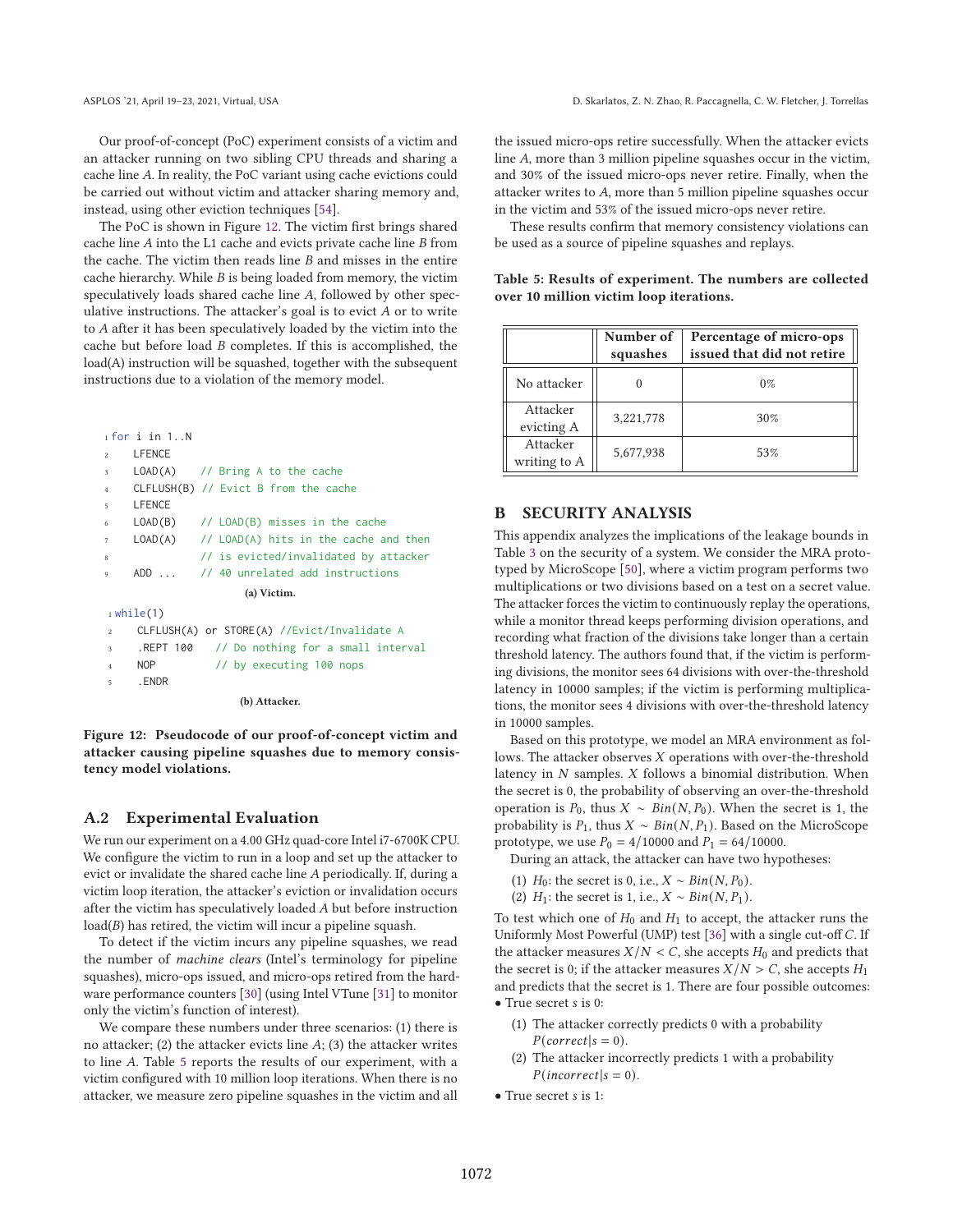| Prediction<br>Truth | $secret = 0$                                                                                                            | $secret = 1$                                                                                                                     | sum  |
|---------------------|-------------------------------------------------------------------------------------------------------------------------|----------------------------------------------------------------------------------------------------------------------------------|------|
| $secret = 0$        | $P(correct s=0) =$                                                                                                      | $\sum_{x/N < C} {N \choose x} P_0^x (1 - P_0)^{N-x} \quad p(incorrect s=0) = \sum_{x/N > C} {N \choose x} P_0^x (1 - P_0)^{N-x}$ | 100% |
| $secret = 1$        | $f(z=1) = \frac{1}{x/N < C} \binom{N}{x} P_1^x (1-P_1)^{N-x}$ $P(correct s=1) = \sum_{x \in C}$<br>$P(incorrect s=1) =$ | $\sum_{x/N>C}$ $\left(\frac{N}{x}\right) P_1^x (1-P_1)^{N-x}$                                                                    | 100% |

= 1

Table 6: The probability of each test outcome.

- (3) The attacker correctly predicts 1 with a probability  $P(correct | s = 1).$
- (4) The attacker incorrectly predicts 0 with a probability  $P(incorrect|s = 1).$

Among the four possible outcomes, the first and third cases result in a correct prediction, while the second and fourth cases result in an incorrect prediction. Table 6 shows the probability of each outcome.

To determine an optimal cut-off  $C$ , we calculate the likelihood ratio and require it to be 1:

Likelihood ratio = 
$$
\frac{L(H_0)}{L(H_1)} = \frac{\binom{N}{C} P_0^C (1 - P_0)^{N - C}}{\binom{N}{C} P_1^C (1 - P_1)^{N - C}} =
$$

After canceling the common parts of the numerator and denominator:

$$
\left[\frac{P_0(1-P_1)}{P_1(1-P_0)}\right]^C \left[\frac{(1-P_0)}{(1-P_1)}\right]^N = 1
$$

then applying  $ln$  to both sides:

$$
C \ln \left[ \frac{P_0(1 - P_1)}{P_1(1 - P_0)} \right] + N \ln \left[ \frac{(1 - P_0)}{(1 - P_1)} \right] = 0
$$

finally:

$$
C = -\frac{ln \left[ \frac{(1-P_0)}{(1-P_1)} \right]}{ln \left[ \frac{P_0 (1-P_1)}{P_1 (1-P_0)} \right]} N
$$

Using the values of  $P_0 = 4/10000$  and  $P_1 = 64/10000$  from the MicroScope experiment, we obtain  $C = 21.67N/10000$ . This is an optimal choice for the cut-off.

If the attacker wants to exfiltrate the secret bit with more than 80% success rate, each of the probabilities of correct outcomes, namely  $P(correct|s = 0)$  and  $P(correct|s = 1)$ , need to be greater than 80%. By solving the equations of  $P(correct|s = 0) > 0.8$  and  $P(correct|s = 1) > 0.8$  in Table 6 for  $C = 21.67N/10000$ , we find that N needs to be  $N \ge 251$ . This means that the attacker needs at least 251 replays to extract a single bit with 80% success rate. If the attacker wants to exfiltrate an entire byte with 80% success rate, then she needs  $\sqrt[8]{80\%}$  = 97.2% success rate on extracting every single bit. In our case, this means that she requires at least 1107 replays for each bit extraction and 8856 replays in total. The longer the secret is, the more the replays required are.

These replay counts are higher than the very worst leakage counts of the Jamais Vu schemes in Table 3. It is true that, in the cases of loops (Rows (e) and (f) in the table), the number of iterations  $N$  of the loop may be large. However, these leakage counts require that all the loop iterations read from the same location, which is very rare given loop-invariant code-motion compiler optimizations. Furthermore, the values of aforementioned probabilities  $P_0$  and  $P_1$  from MicroScope [50] were obtained by re-executing the same set of instructions with the same replay handle. Jamais Vu, instead, forces the attacker to continuously change replay handle. Hence, the attack's success rate will be even smaller.

Overall, from this estimation, we conclude that the leakage bounds provided by our proposed Jamais Vu schemes make the schemes reasonably secure. Without  $\hat{J}$ amais Vu, the attacker can extract a secret that has an arbitrary length with 100% success rate [50].

# C ARTIFACTS

## C.1 Abstract

Our artifact provides a complete gem5 implementation of Jamais Vu, along with scripts to evaluate the SPEC'17 benchmarks. We also provide a GitHub repository with the gem5 implementation and required scripts to reproduce our simulation results. Finally, we provide a binary analysis infrastructure based on Radare2 that allows the compilation of binaries with the proposed Epoch markings.

#### C.2 Artifact Check-List (Meta-Information)

- Program: SPEC'17
- Compilation: We compiled SPEC'17 with clang-3.9 and the gem5 simulation infrastructure with gcc-5.4.0.
- Binary: Our pass is implemented on top of Radare2 4.3.0.
- Data set: Reference input size of SPEC'17 benchmarks.
- Run-time environment: Linux with Docker containers.
- Run-time state: We use SimPoint methodology to generate up to 10 representative intervals that accurately characterize end-to-end performance. Each interval consists of 50 million instructions.
- Output: Plots are output by the provided scripts. Scripts are provided to generate each of the Evaluation figures.
- Experiments: Please refer to Section C.5.1.
- How much disk space required (approximately): 1GB.
- How much time is needed to prepare workflow (approximately): 10 minutes.
- How much time is needed to complete experiments (approximately): 1 day.
- Publicly available: Yes.
- Code licenses (if publicly available): MIT License.
- Workflow framework used: HTCondor for job management.
- Archived: DOI: 10.5281/zenodo.4429956. But we recommend using the latest version from GitHub.

#### C.3 Description

C.3.1 How to Access. Our complete simulation implementation is available at https://github.com/dskarlatos/JamaisVu.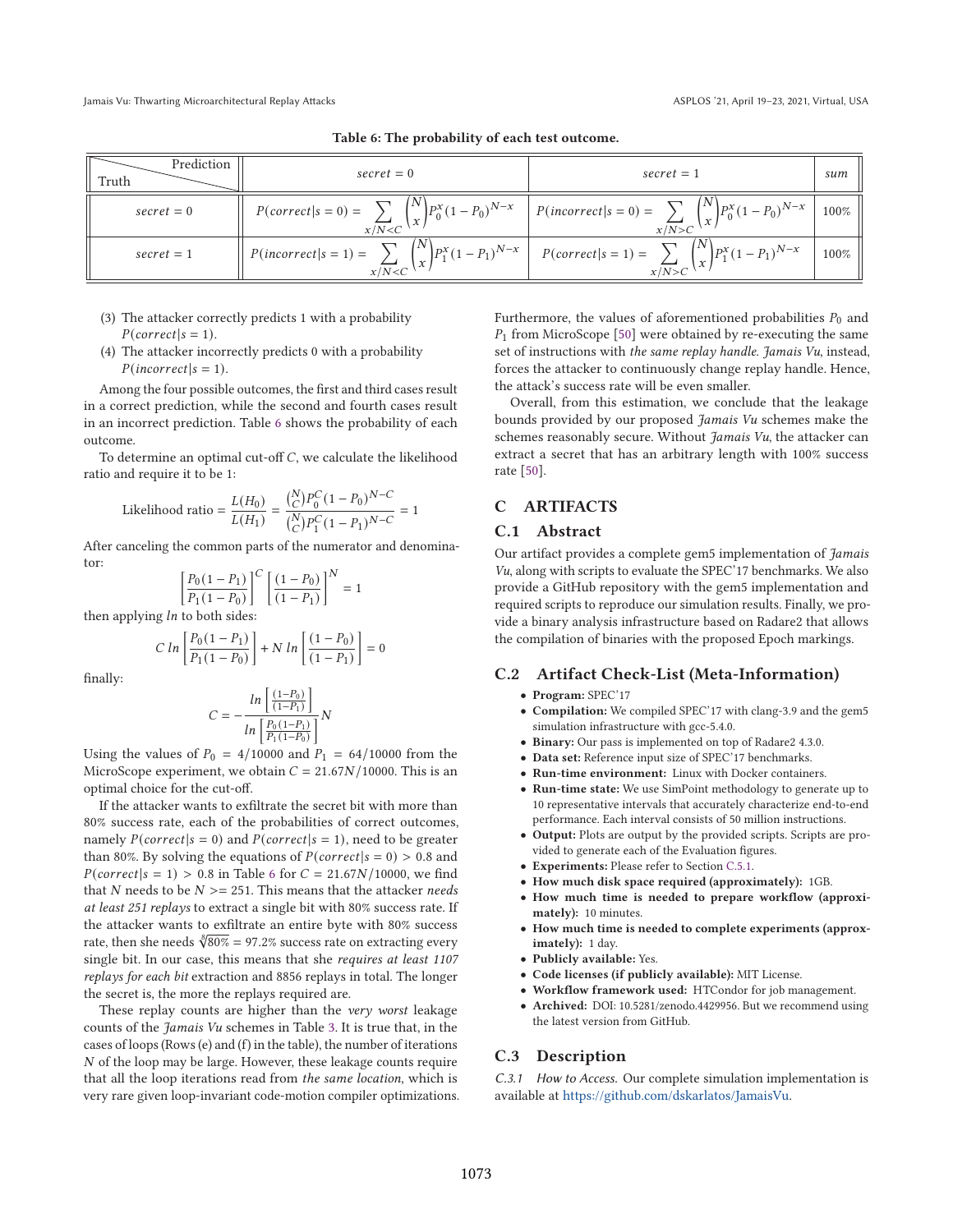C.3.2 Hardware Dependencies. Any hardware capable of running the gem5 simulator is sufficient.

C.3.3 Software Dependencies. We use Docker and provide a complete Dockerfile that captures all the software dependencies required to build our simulation infrastructure.

C.3.4 Data Sets. We run SPEC17 with the reference input size. Because of a simulation issue with gem5, we exclude 2 applications (cactuBSSN and imagick) out of 23 from SPEC17.

# C.4 Installation

Build time: 5 to 10 minutes depends on the machine.

Required libraries. All libraries that are required by gem5. The instruction can be found at https://www.gem5.org/documentation /learning\_gem5/part1/building/. We also provide a Docker image for building gem5.

## C.5 Experiment Workflow

C.5.1 Overview. To reproduce our results, we created 5 studies under directory \$GEM5\_ROOT/scripts. Each study corresponds to a figure in the Evaluation section. The description of each study is as the following:

- (1) perf, which corresponds to Figure 7 in the paper. It simulates all three schemes plus unsafe baseline and measures normalized execution time;
- (2) elemCnt, which corresponds to Figure 8 in the paper. It performs a sensitivity study on the number of entries per bloom filter for CoR, Epoch-Iter-Rem, and Epoch-Loop-Rem;
- (3) activeRecord, which corresponds to Figure 9 in the paper. It performs a sensitivity study on the number of {ID, PC-Buffer} pairs for Epoch-Iter-Rem and Epoch-Loop-Rem;
- (4) CBFBits, which corresponds to Figure 10 in the paper. It performs a sensitivity study on the number of bits per counting bloom filter entry for EPOCH-ITER-REM and EPOCH-LOOP-Rem;
- (5) CCGeometry, which corresponds to Figure 11 in the paper. It performs a sensitivity study on the counter cache geometry for COUNTER.

C.5.2 Clone Jamais Vu. Jamais Vu is publicly available on GitHub. To clone the repository, run

git clone https://github.com/dskarlatos/JamaisVu.git

C.5.3 Environment Setup. Set environment variables

export GEM5\_ROOT=/path/to/gem5

export WORKLOADS\_ROOT=/path/to/SPEC2017

Note that, the workload directory must be structured appropriately before using any of the scripts. Please refer to this instruction<sup>1</sup> for more details.

C.5.4 Compile gem5. Due to a gem5 bug<sup>2</sup>, it must be compiled in Ubuntu 16.04 to avoid crashing on some benchmarks. To address this issue, we provide a Docker image for compilation. To build the Docker image and compile gem5, run command

cd docker && docker build -t jamaisvu .

C.5.5 Submit Jobs. Assuming that the system has HTCondor installed, enter \$GEM5\_ROOT/scripts/, the script submit is used for job submission. Run command

cd \$GEM5\_ROOT/scripts/ && ./submit \*/\*.cfg

will submit jobs for every study. It takes about 20 minutes to submit all the jobs.

C.5.6 Check Status. To check job status via condor: run command condor\_q

which prints the total number of running jobs and remaining jobs.

To print detailed job status information for each study: under \$GEM5\_ROOT/scripts/, run command

./status

It takes about 1 day to finish all jobs on a server with 80 cores.

C.5.7 Collect Results. After all jobs are finished, you can collect the experiment results. Each study has a script named collect under its directory, the script will read gem5 statistics and create plots for the study. Under \$GEM5\_ROOT/scripts/, run command

find . -name collect -type f -exec  $\{\}$  >/dev/null \;

to collect results for all studies (do not forget backslash and semicolon at the end of the command). After executing this command, there will be figures in PDF format under \$GEM5\_ROOT/scripts. Please refer to Section C.6 for expected results.

## C.6 Evaluation and Expected Result

The collected plots for each study should match its corresponding figure in the directory \$GEM5\_ROOT/scripts/expectedResults.

#### C.7 Methodology

Submission, reviewing and badging methodology:

- https://www.acm.org/publications/policies/artifact-reviewbadging
- http://cTuning.org/ae/submission-20201122.html
- http://cTuning.org/ae/reviewing-20201122.html

## REFERENCES

- [1] Onur Aciiçmez, Çetin Kaya Koç, and Jean-Pierre Seifert. 2007. On the Power of Simple Branch Prediction Analysis. In Proc. of the ACM Conference on Computer and Communications Security (CCS).
- [2] Onur Aciiçmez and Jean-Pierre Seifert. 2007. Cheap Hardware Parallelism Implies Cheap Security. In Proc. of the Workshop on Fault Diagnosis and Tolerance in Cryptography (FDTC).
- [3] Alfred V. Aho, Ravi Sethi, and Jeffrey D. Ullman. 1986. Compilers: Principles, Techniques, and Tools. Addison-Wesley Longman Publishing Co., Inc., USA.
- [4] Alejandro Cabrera Aldaya, Billy Bob Brumley, Sohaib ul Hassan, Cesar Pereida García, and Nicola Tuveri. 2019. Port Contention for Fun and Profit. In Proc. of the IEEE Symposium on Security and Privacy (S&P).
- [5] Marc Andrysco, David Kohlbrenner, Keaton Mowery, Ranjit Jhala, Sorin Lerner, and Hovav Shacham. 2015. On Subnormal Floating Point and Abnormal Timing. In Proc. of the IEEE Symposium on Security and Privacy (S&P).
- [6] Atri Bhattacharyya, Alexandra Sandulescu, Matthias Neugschwandtner, Alessandro Sorniotti, Babak Falsafi, Mathias Payer, and Anil Kurmus. 2019. SMoTher-Spectre: Exploiting Speculative Execution through Port Contention. In Proc. of the ACM Conference on Computer and Communications Security (CCS).
- [7] Nathan Binkert, Bradford Beckmann, Gabriel Black, Steven K Reinhardt, Ali Saidi, Arkaprava Basu, Joel Hestness, Derek R Hower, Tushar Krishna, Somayeh Sardashti, Rathijit Sen, Korey Sewell, Muhammad Shoaib, Nilay Vaish, Mark D. Hill, and David A. Wood. 2011. The Gem5 Simulator. ACM SIGARCH Computer Architecture News (2011).

<sup>1</sup>https://github.com/dskarlatos/JamaisVu/blob/main/scripts/README.md#structureof -workload-directory

<sup>2</sup>https://gem5.atlassian.net/browse/GEM5-631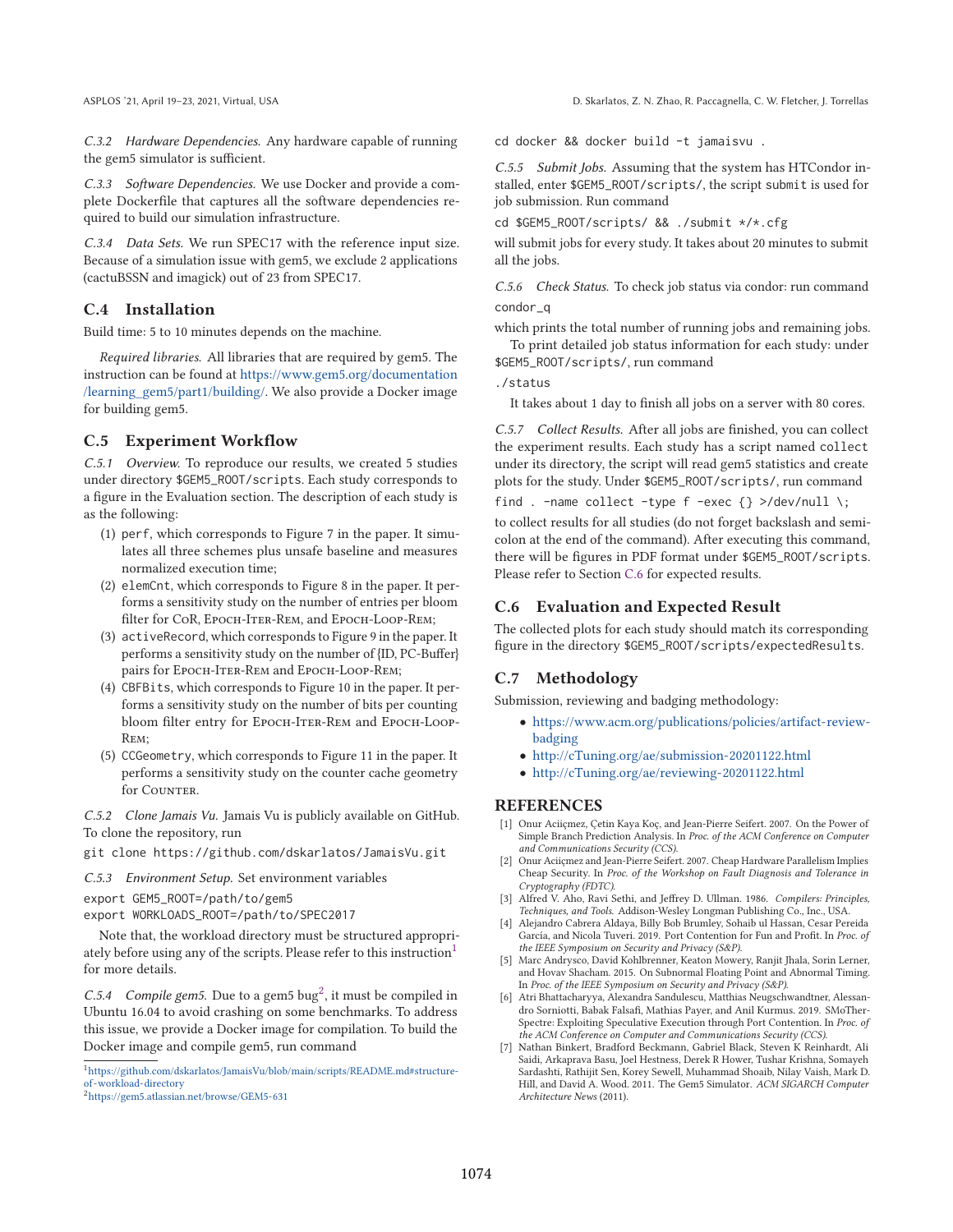Jamais Vu: Thwarting Microarchitectural Replay Attacks ASPLOS is a compared to the ASPLOS '21, April 19–23, 2021, Virtual, USA

- [8] Burton H. Bloom. 1970. Space/Time Trade-Offs in Hash Coding with Allowable Errors. Commun. ACM (July 1970).
- [9] James Bucek, Klaus-Dieter Lange, and Jóakim v. Kistowski. 2018. SPEC CPU2017: Next-generation compute benchmark. In Proc. of the Companion of the ACM/SPEC International Conference on Performance Engineering (ICPE).
- [10] Guoxing Chen, Wenhao Wang, Tianyu Chen, Sanchuan Chen, Yinqian Zhang, XiaoFeng Wang, Ten-Hwang Lai, and Dongdai Lin. 2018. Racing in Hyperspace: Closing Hyper-Threading Side Channels on SGX with Contrived Data Races. In Proc. of the IEEE Symposium on Security and Privacy (S&P).
- [11] Sanchuan Chen, Xiaokuan Zhang, Michael K Reiter, and Yinqian Zhang. 2017. Detecting privileged side-channel attacks in shielded execution with Déjá Vu. In Proc. of the ACM Asia Conference on Computer and Communications Security (ASIACCS).
- [12] Shuwen Deng, Wenjie Xiong, and Jakub Szefer. 2019. Secure TLBs. In Proc. of the ACM/IEEE International Symposium on Computer Architecture (ISCA).
- [13] Ghada Dessouky, Tommaso Frassetto, and Ahmad-Reza Sadeghi. 2020. HybCache: Hybrid Side-Channel-Resilient Caches for Trusted Execution Environments. In Proc. of the USENIX Security Symposium (USENIX).
- [14] Craig Disselkoen, David Kohlbrenner, Leo Porter, and Dean Tullsen. 2017. Prime+Abort: A Timer-Free High-Precision L3 Cache Attack using Intel TSX. In Proc. of the USENIX Security Symposium (USENIX).
- [15] Michel Dubois, Murali Annavaram, and Per Stenstrm. 2012. Parallel Computer Organization and Design. Cambridge University Press.
- [16] Dmitry Evtyushkin, Dmitry Ponomarev, and Nael Abu-Ghazaleh. 2016. Jump over ASLR: Attacking branch predictors to bypass ASLR. In Proc. of the IEEE/ACM International Symposium on Microarchitecture (MICRO).
- [17] Dmitry Evtyushkin, Ryan Riley, Nael Abu-Ghazaleh, and Dmitry Ponomarev. 2018. BranchScope: A New Side-Channel Attack on Directional Branch Predictor. In Proc. of the ACM International Conference on Architectural Support for Programming Languages and Operating Systems (ASPLOS).
- [18] Li Fan, Pei Cao, Jussara Almeida, and Andrei Z. Broder. 2000. Summary Cache: A Scalable Wide-Area Web Cache Sharing Protocol. IEEE/ACM Trans. Netw. (2000).
- [19] Qian Ge, Yuval Yarom, David Cock, and Gernot Heiser. 2018. A Survey of Microarchitectural Timing Attacks and Countermeasures on Contemporary Hardware. Journal of Cryptographic Engineering 8, 1 (2018).
- [20] Daniel Genkin, Luke Valenta, and Yuval Yarom. 2017. May the Fourth Be With You: A Microarchitectural Side Channel Attack on Several Real-World Applications of Curve25519. In Proc. of the ACM Conference on Computer and Communications Security (CCS).
- [21] Ben Gras, Cristiano Giuffrida, Michael Kurth, Herbert Bos, and Kaveh Razavi. 2020. ABSynthe: Automatic Blackbox Side-channel Synthesis on Commodity Microarchitectures. In Proc. of the Symposium on Network and Distributed System Security (NDSS).
- [22] Ben Gras, Kaveh Razavi, Herbert Bos, and Cristiano Giuffrida. 2018. Translation Leak-aside Buffer: Defeating Cache Side-channel Protections with TLB Attacks. In Proc. of the USENIX Security Symposium (USENIX).
- [23] Daniel Gruss, Julian Lettner, Felix Schuster, Olya Ohrimenko, Istvan Haller, and Manuel Costa. 2017. Strong and Efficient Cache Side-Channel Protection using Hardware Transactional Memory. In Proc. of the USENIX Security Symposium (USENIX).
- [24] Daniel Gruss, Raphael Spreitzer, and Stefan Mangard. 2015. Cache Template Attacks: Automating Attacks on Inclusive Last-Level Caches. In Proc. of the USENIX Security Symposium (USENIX).
- [25] D. Gullasch, E. Bangerter, and S. Krenn. 2011. Cache Games Bringing Access-Based Cache Attacks on AES to Practice. In Proc. of the IEEE Symposium on Security and Privacy (S&P).
- [26] D. Guo, Y. Liu, X. Li, and P. Yang. 2010. False Negative Problem of Counting Bloom Filter. IEEE Transactions on Knowledge and Data Engineering 22, 5 (2010), 651–664.
- [27] Greg Hamerly, Erez Perelman, Jeremy Lau, and Brad Calder. 2005. SimPoint 3.0: Faster and more flexible program phase analysis. Journal of Instruction Level Parallelism 7, 4 (2005), 1-28.
- [28] John L Hennessy and David A Patterson. 2011. Computer Architecture: a Quantitative Approach. Elsevier.
- [29] Intel. 2019. Intel 64 and IA-32 Architectures Software Developer's Manual. https://www.intel.com/content/dam/www/public/us/en/documents/manuals/6 4-ia-32-architectures-software-developer-instruction-set-reference-manual-325383.pdf.
- [30] Intel. 2020. Intel 64 and IA-32 Architectures Optimization Reference Manual. https://software.intel.com/content/dam/develop/public/us/en/documents/64 ia-32-architectures-optimization-manual.pdf.
- [31] Intel. 2020. Intel VTune Profiler. https://software.intel.com/content/www/us/en /develop/tools/vtune-profiler.html.
- [32] Mike Johnson. 1991. Superscalar Microprocessor Design. Prentice Hall Englewood Cliffs, New Jersey.
- [33] Mehmet Kayaalp, Nael Abu-Ghazaleh, Dmitry Ponomarev, and Aamer Jaleel. 2016. A High-Resolution Side-channel attack on the Last Level Cache. In Proc. of the Design Automation Conference (DAC).
- [34] Taesoo Kim, Marcus Peinado, and Gloria Mainar-Ruiz. 2012. STEALTHMEM: System-Level Protection Against Cache-Based Side Channel Attacks in the Cloud. In Proc. of the USENIX Security Symposium (USENIX Security).
- [35] Paul Kocher, Jann Horn, Anders Fogh, Daniel Genkin, Daniel Gruss, Werner Haas, Mike Hamburg, Moritz Lipp, Stefan Mangard, Thomas Prescher, Michael Schwarz, and Yuval Yarom. 2019. Spectre Attacks: Exploiting Speculative Execution. In Proc. of the IEEE Symposium on Security and Privacy (S&P).
- [36] Erich L Lehmann and Joseph P Romano. 2006. Testing statistical hypotheses. Springer Science & Business Media.
- [37] Fangfei Liu, Qian Ge, Yuval Yarom, Frank Mckeen, Carlos Rozas, Gernot Heiser, and Ruby B Lee. 2016. CATalyst: Defeating last-level cache side channel attacks in cloud computing. In Proc. of the IEEE International Symposium on High Performance Computer Architecture (HPCA).
- [38] Fangfei Liu, Yuval Yarom, Qian Ge, Gernot Heiser, and Ruby B Lee. 2015. Last-Level Cache Side-Channel Attacks are Practical. In Proc. of the IEEE Symposium on Security and Privacy (S&P).
- [39] Ahmad Moghimi, Jan Wichelmann, Thomas Eisenbarth, and Berk Sunar. 2019. Memjam: A false dependency attack against constant-time crypto implementations. International Journal of Parallel Programming 47, 4 (2019), 538-570.
- [40] Michael Neve and Jean-Pierre Seifert. 2006. Advances on Access-Driven Cache Attacks on AES. In Proc. of the International Workshop on Selected Areas in Cryptography (SAC).
- [41] Oleksii Oleksenko, Bohdan Trach, Robert Krahn, Mark Silberstein, and Christof Fetzer. 2018. Varys: Protecting SGX enclaves from practical side-channel attacks. In Proc. of the USENIX Annual Technical Conference (ATC).
- [42] Meni Orenbach, Andrew Baumann, and Mark Silberstein. 2020. Autarky: closing controlled channels with self-paging enclaves. In Proc. of the European Conference on Computer Systems (EuroSys).
- [43] Dag Arne Osvik, Adi Shamir, and Eran Tromer. 2006. Cache Attacks and Countermeasures: the Case of AES. In Proc. of the Cryptographers' Track at the RSA Conference (CT-RSA).
- [44] Arash Partow. 2020. C++ Bloom Filter Library. https://github.com/ArashPartow /bloom.
- [45] Colin Percival. 2005. Cache Missing For Fun And Profit. In Proc. of the Technical BSD Conference (BSDCan).
- [46] Peter Pessl, Daniel Gruss, Clémentine Maurice, Michael Schwarz, and Stefan Mangard. 2016. DRAMA: Exploiting DRAM Addressing for Cross-CPU Attacks. In Proc. of the USENIX Security Symposium (USENIX).
- [47] Radare2. 2020. UNIX-like reverse engineering framework and command-line toolset. https://github.com/radareorg/radare2.
- [48] Alberto Ros and Stefanos Kaxiras. 2018. The Superfluous Load Queue. In Proc. of the IEEE/ACM International Symposium on Microarchitecture (MICRO).
- [49] Ming-Wei Shih, Sangho Lee, Taesoo Kim, and Marcus Peinado. 2017. T-SGX: Eradicating Controlled-Channel Attacks Against Enclave Programs. In Proc. of the Symposium on Network and Distributed System Security (NDSS).
- [50] Dimitrios Skarlatos, Mengjia Yan, Bhargava Gopireddy, Read Sprabery, Josep Torrellas, and Christopher Fletcher. 2019. MicroScope: Enabling Microarchitectural Replay Attacks. In Proc. of the ACM/IEEE International Symposium on Computer Architecture (ISCA).
- [51] Robert M Tomasulo. 1967. An Efficient Algorithm for Exploiting Multiple Arithmetic Units. IBM Journal of Res. and Dev. 1 (1967), 25–33.
- [52] Daniel Townley and Dmitry Ponomarev. 2019. SMT-COP: Defeating Side-Channel Attacks on Execution Units in SMT Processors. In Proc. of the International Conference on Parallel Architectures and Compilation Techniques (PACT).
- [53] Jo Van Bulck, Frank Piessens, and Raoul Strackx. 2017. SGX-Step: A practical attack framework for precise enclave execution control. In Proc. of the Workshop on System Software for Trusted Execution (SysTEX).
- [54] Pepe Vila, Boris Köpf, and José F Morales. 2019. Theory and practice of finding eviction sets. In Proc. of the IEEE Symposium on Security and Privacy (S&P).
- [55] Wenhao Wang, Guoxing Chen, Xiaorui Pan, Yinqian Zhang, XiaoFeng Wang, Vincent Bindschaedler, Haixu Tang, and Carl A. Gunter. 2017. Leaky Cauldron on the Dark Land: Understanding Memory Side-Channel Hazards in SGX. In Proc. of the ACM Conference on Computer and Communications Security (CCS).
- [56] Zhenghong Wang and Ruby B Lee. 2006. Covert and Side Channels Due to Processor Architecture. In Proc. of the Annual Computer Security Applications Conference (ACSAC).
- [57] Yuanzhong Xu, Weidong Cui, and Marcus Peinado. 2015. Controlled-Channel Attacks: Deterministic Side Channels for Untrusted Operating Systems. In Proc. of the IEEE Symposium on Security and Privacy (S&P).
- [58] Mengjia Yan, Jiho Choi, Dimitrios Skarlatos, Adam Morrison, Christopher W. Fletcher, and Josep Torrellas. 2018. InvisiSpec: Making Speculative Execution Invisible in the Cache Hierarchy. In Proc. of the IEEE/ACM International Symposium on Microarchitecture (MICRO).
- [59] Mengjia Yan, Read Sprabery, Bhargava Gopireddy, Christopher Fletcher, Roy Campbell, and Josep Torrellas. 2019. Attack Directories, Not Caches: Side Channel Attacks in a Non-Inclusive World. In Proc. of the IEEE Symposium on Security and Privacy (S&P).